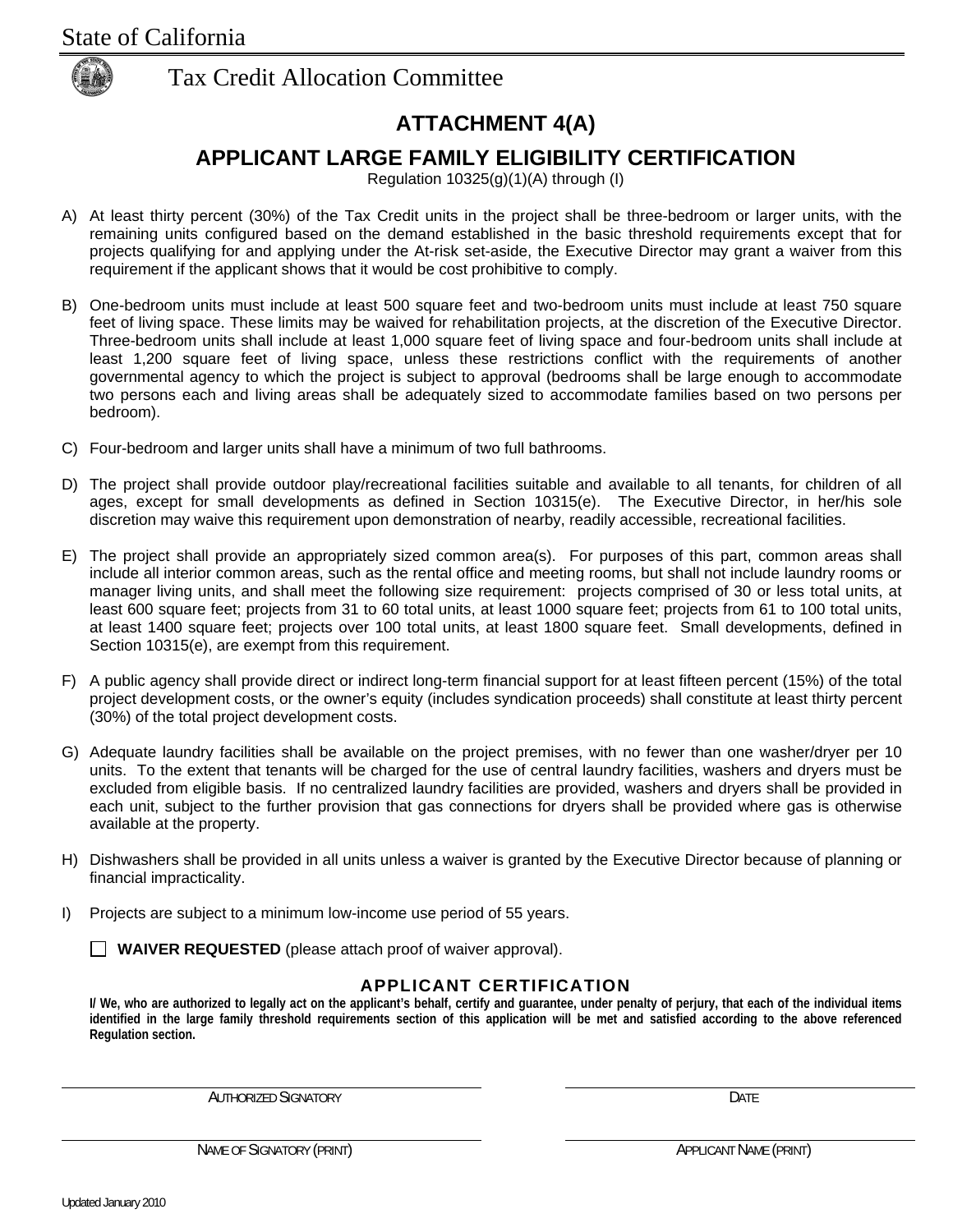

## **ATTACHMENT 4(B)**

## **APPLICANT SENIOR ELIGIBILITY CERTIFICATION**

REGULATION 10325(g)(2)(A) through (J)

- A) All units shall be restricted to households eligible under the provisions of California Civil Code 51.3 (except for projects utilizing federal funds whose programs have differing definitions for senior projects), and further be subject to state and federal fair housing laws with respect to senior housing.
- B) The project shall be on a suitable site. Access to basic services shall be available by other than resident-owned transportation.
- C) Projects over two stories shall have an elevator.
- D) No more than twenty percent (20%) of the low-income units in the project shall be larger than one-bedroom units, unless waived by the Executive Director, when supported by a full market study. One larger unit may be included for use as a manager's unit without a waiver.
- E) One-bedroom units must include at least 500 square feet and two-bedroom units must include at least 750 square feet of living space. These limits may be waived for rehabilitation projects, at the discretion of the Executive Director.
- F) For projects receiving Tax Credits after 2000, emergency call systems shall only be required in units intended for occupancy by frail elderly populations requiring assistance with activities of daily living, and/or applying as special needs units. When required, they shall provide 24-hour monitoring, unless an alternative monitoring system is approved by the Executive Director.
- G) Common area(s) shall be provided on site, or within approximately one-half mile of the subject property. For purposes of this part, common areas shall be allowed to include all interior common areas, such as the rental office and meeting rooms, but shall not include laundry rooms or manager living units, and shall meet the following size requirement: projects comprised of 30 or less total units, at least 600 square feet; projects from 31 to 60 total units, at least 1,000 square feet; projects from 61 to 100 total units, at least 1,400 square feet; projects over 100 total units, at least 1,800 square feet. Small developments, defined in Section 10315(e) are exempt from this requirement.
- H) A public agency shall provide direct or indirect long-term financial support for at least fifteen percent (15%) of the total project development costs, or the owner's equity (includes syndication proceeds) shall constitute at least thirty percent (30%) of the total project development costs.
- I) Adequate laundry facilities shall be available on the project premises, with no fewer than one washer/dryer per 15 units. To the extent that tenants will be charged for the use of central laundry facilities, washers and dryers must be excluded from eligible basis. If no centralized laundry facilities are provided, washers and dryers shall be provided in each of the units subject to the further provision that gas connections for dryers shall be provided where gas is otherwise available at the property.
- J) Projects are subject to a minimum low-income use period of 55 years.



#### **APPLICANT CERTIFICATION**

**I/ We, who are authorized to legally act on the applicant's behalf, certify and guarantee, under penalty of perjury, that each of the individual items identified in the senior threshold requirements section of this application will be met and satisfied according to the above referenced Regulation section.** 

AUTHORIZED SIGNATORY **DATE**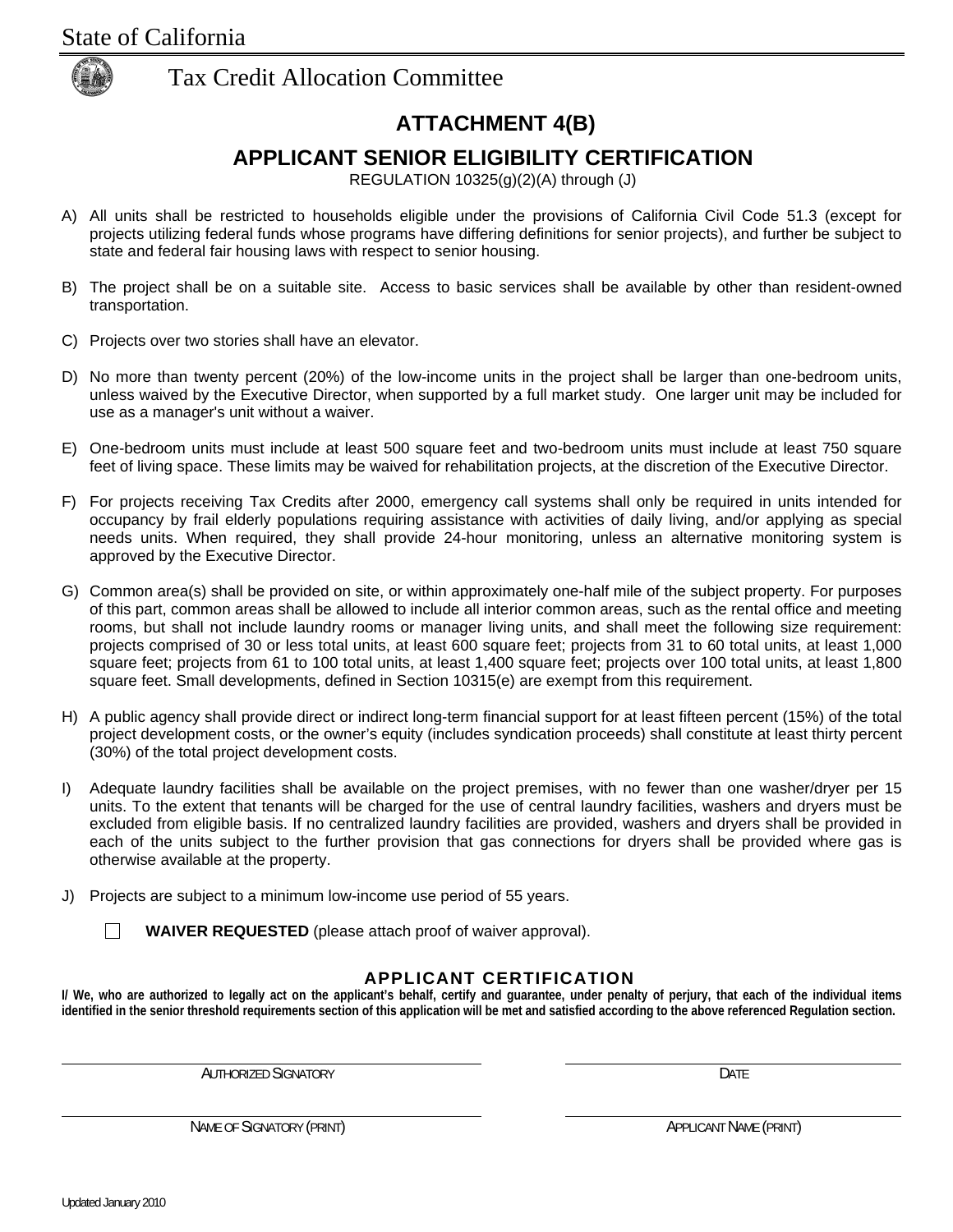

## **ATTACHMENT 4(C)**

### **APPLICANT SRO ELIGIBILITY CERTIFICATION**

Regulation 10325(g)(3)(A) through (L)

- A) Average income is no more than forty percent (40%) of the area median income.
- B) SRO units are efficiency units that may include a complete private bath and kitchen but generally do not have a separate bedroom, unless the configuration of an already existing building being proposed to be used for an SRO dictates otherwise. The maximum size for an SRO unit shall be 500 square feet. At least 90% of the units in the project must meet these requirements.
- C) At least one bath shall be provided for every eight units.
- D) If the project does not have a rental subsidy committed, the applicant shall demonstrate that the target population can pay the proposed rents. For instance, if the target population will rely on General Assistance, the applicant shall show that those receiving General Assistance are willing to pay rent at the level proposed.
- E) The project configuration, including community space and kitchen facilities, shall meet the needs of the population.
- F) A public agency shall provide direct or indirect long-term financial support for at least fifteen percent (15%) of the total project development costs, or the owner's equity (includes syndication proceeds) shall constitute at least thirty percent (30%) of the total project development cost.
- G) Adequate laundry facilities shall be available on the project premises, with no fewer than one washer/dryer per 15 units.
- H) Projects are subject to a minimum low-income use period of 55 years.
- I) A ten percent (10%) vacancy rate shall be used unless otherwise approved by the Executive Director. Justification of a lower rate shall be included.
- J) A signed contract or memorandum of understanding between the developer and the service provider, together with the resolution of the service provider, must accompany the Tax Credit application.
- K) A summary of the experience of the developer and the service provider in providing for the population to be served must accompany the Tax Credit application.
- L) New construction projects for seniors shall not qualify as Single Room Occupancy housing.

#### **APPLICANT CERTIFICATION**

**I/ We, who are authorized to legally act on the applicant's behalf, certify and guarantee, under penalty of perjury, that each of the individual items identified in the SRO threshold requirements section of this application will be met and satisfied according to the above referenced Regulation section.** 

AUTHORIZED SIGNATORY **DATE**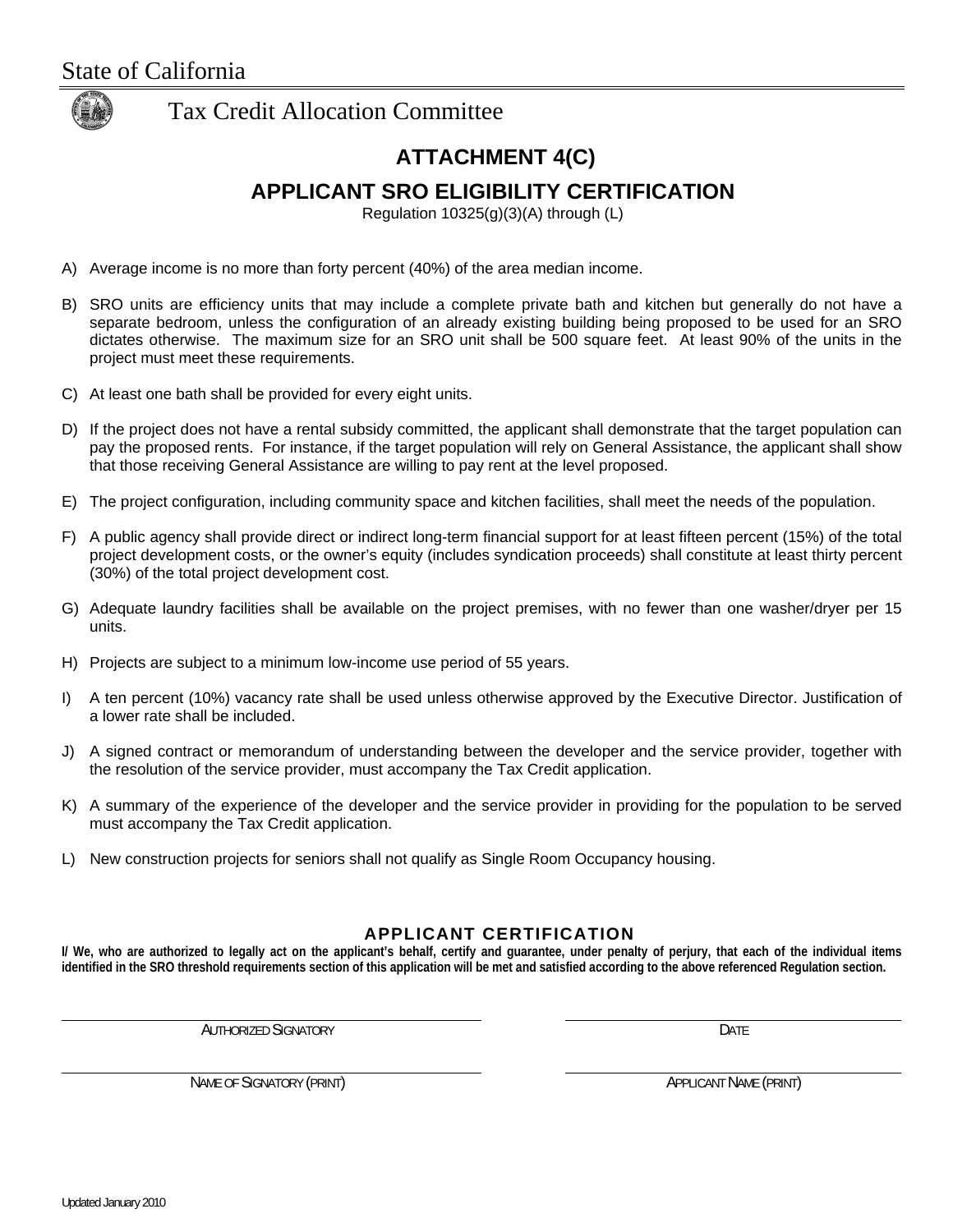

# **ATTACHMENT 4(D)**

**APPLICANT SPECIAL NEEDS ELIGIBILITY CERTIFICATION** 

Regulation 10325(g)(4)(A) through (L)

- A) Average income for the special needs units is no more than forty percent (40%) of the area median income.
- B) Third party verification from a federal, state or local agency of the availability of services appropriate to the targeted population.
- C) The units/building configurations (including community space) shall meet the specific needs of the population.
- D) If the project does not have a rental subsidy committed, the applicant shall demonstrate that the target population can pay the proposed rents. For instance, if the target population will rely on General Assistance, the applicant shall show that those receiving such assistance are willing to pay rent at the level proposed.
- E) A public agency shall provide direct or indirect long-term financial support for at least fifteen percent (15%) of the total project development costs, or the owner's equity (includes syndication proceeds) shall constitute at least thirty percent (30%) of the total project development costs.
- F) Adequate laundry facilities shall be available on the project premises, with no fewer than one washer/dryer per 15 units.
- G) Projects are subject to a minimum low-income use period of 55 years.
- H) A ten percent (10%) vacancy rate shall be used for pro-forma purposes unless otherwise approved by the Executive Director. Justification of a lower rate shall be included.
- I) Where services are required as a condition of occupancy, special attention shall be paid to the assessment of service costs as related to maximum allowable Credit rents. A tax professional's opinion as to compliance with IRC Section 42 may be required by the Executive Director.
- J) A signed contract or memorandum of understanding between the developer and the service provider, together with the resolution of the service provider(s) identified in the preliminary service plan described in paragraph (L), must accompany the Tax Credit application;
- K) A summary of the experience of the developer and the service provider(s) in providing services to the project's for special needs populations must accompany the Tax Credit application; and,
- L) A preliminary service plan that specifically identifies: the service needs of the projects special needs population; the organization(s) that would be providing the services to the residents; the services to be provided to the special needs population; how the services would support resident stability and any other service plan objectives; a preliminary budget displaying anticipated income and expenses associated with the services program. The Executive Director shall, in his/her sole discretion, determine whether the plan is adequate to qualify the project as a special needs project.

#### **APPLICANT CERTIFICATION**

**I/ We, who are authorized to legally act on the applicant's behalf, certify and guarantee, under penalty of perjury, that each of the individual items identified in the special needs threshold requirements section of this application will be met and satisfied according to the above referenced Regulation section.** 

AUTHORIZED SIGNATORY **DATE**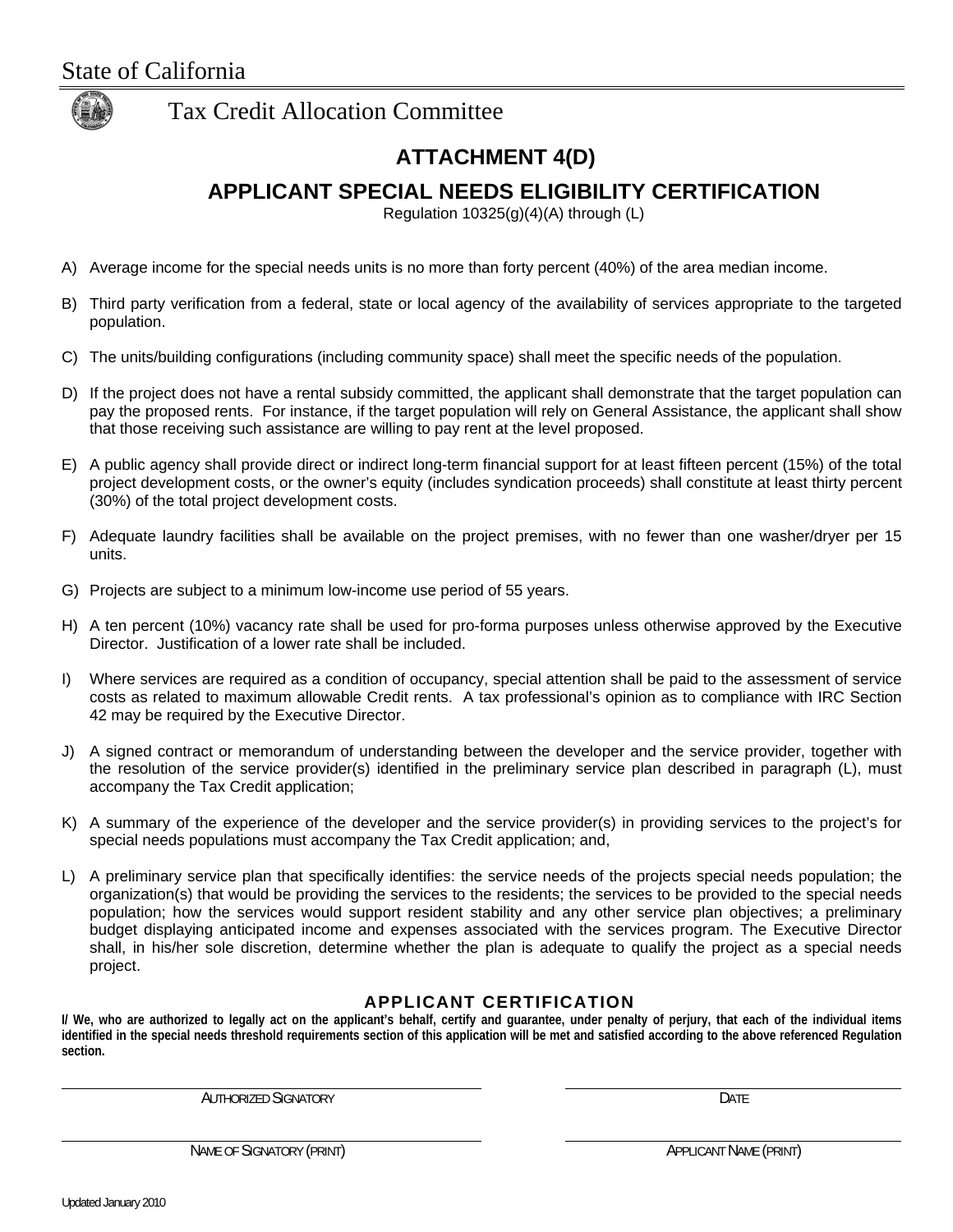

# **ATTACHMENT 4(E)**

### **APPLICANT AT-RISK ELIGIBILITY CERTIFICATION**

Regulation 10325(g)(5)(A) & (B)

- A) Projects are subject to a minimum low-income use period of 55 years.
- B) Project application eligibility criteria include:
	- (i) Before applying for Tax Credits, the project must meet the At-risk eligibility requirements under the terms of applicable federal and state law as verified by a third party legal opinion, except that a project that has been acquired by a qualified nonprofit organization within the past five years of the date of application with interim financing in order to preserve its affordability and that meets all other requirements of this section, shall be eligible to be considered an "at-risk" project under these regulations. A project application will not qualify in this category unless it is determined by the Committee that the project is at-risk of converting due to market or other conditions.
	- (ii) The project must currently possess or have had within the past five years from the date of application, either federal mortgage insurance, a federal loan guarantee, federal project-based rental assistance, or, have its mortgage held by a federal agency, or be owned by a federal agency or be currently subject to, or have been subject to, within five years preceding the application deadline, Federal Housing Tax Credit restrictions whose compliance period is expiring or has expired within the last five years and at least 50% of whose units are not subject to any other rental restrictions beyond the term of the Tax Credit restrictions.
	- (iii) As of the date of application filing, the applicant shall have sought available federal incentives to continue the project as low-income housing, including, direct loans, loan forgiveness, grants, rental subsidies, renewal of existing rental subsidy contracts, etc.
	- (iv) Subsidy contract expiration, mortgage prepayment eligibility, or the expiration of Housing Tax Credit restrictions shall occur no later than five calendar years after the year in which the application is filed, except in cases where a qualified nonprofit organization acquired the property within the terms of (i) above and would otherwise meet this condition but for: 1) long-term use restrictions imposed by public agencies as a condition of their acquisition financing; or 2) HAP contract renewals secured by the qualified nonprofit organization for the maximum term available subsequent to acquisition.
	- (v) The applicant agrees to renew all project based rental subsidies (such as Section 8 HAP or Section 521 rental assistance contracts) for the maximum term available and shall seek additional renewals throughout the project's useful life, if applicable.
	- (vi) At least seventy percent (70%) of project tenants shall, at the time of application, have incomes at or below sixty percent (60%) of area median income.
	- (vii) The gap between total development costs (excluding developer fee), and all loans and grants to the project (excluding Tax Credit proceeds) must be greater than fifteen percent (15%) of total development costs.
	- (viii) A public agency shall provide direct or indirect long-term financial support of at least fifteen percent (15%) of the total project development costs, or the owner's equity (includes syndication proceeds) shall constitute at least thirty percent (30%) of the total project development cost.

### **APPLICANT CERTIFICATION**

**I/ We, who are authorized to legally act on the applicant's behalf, certify and guarantee, under penalty of perjury, that each of the individual items identified in the at-risk threshold requirements section of this application will be met and satisfied according to the above referenced Regulation section.** 

AUTHORIZED SIGNATORY **DATE** 

NAME OF SIGNATORY (PRINT) SALLO APPLICANT NAME (PRINT)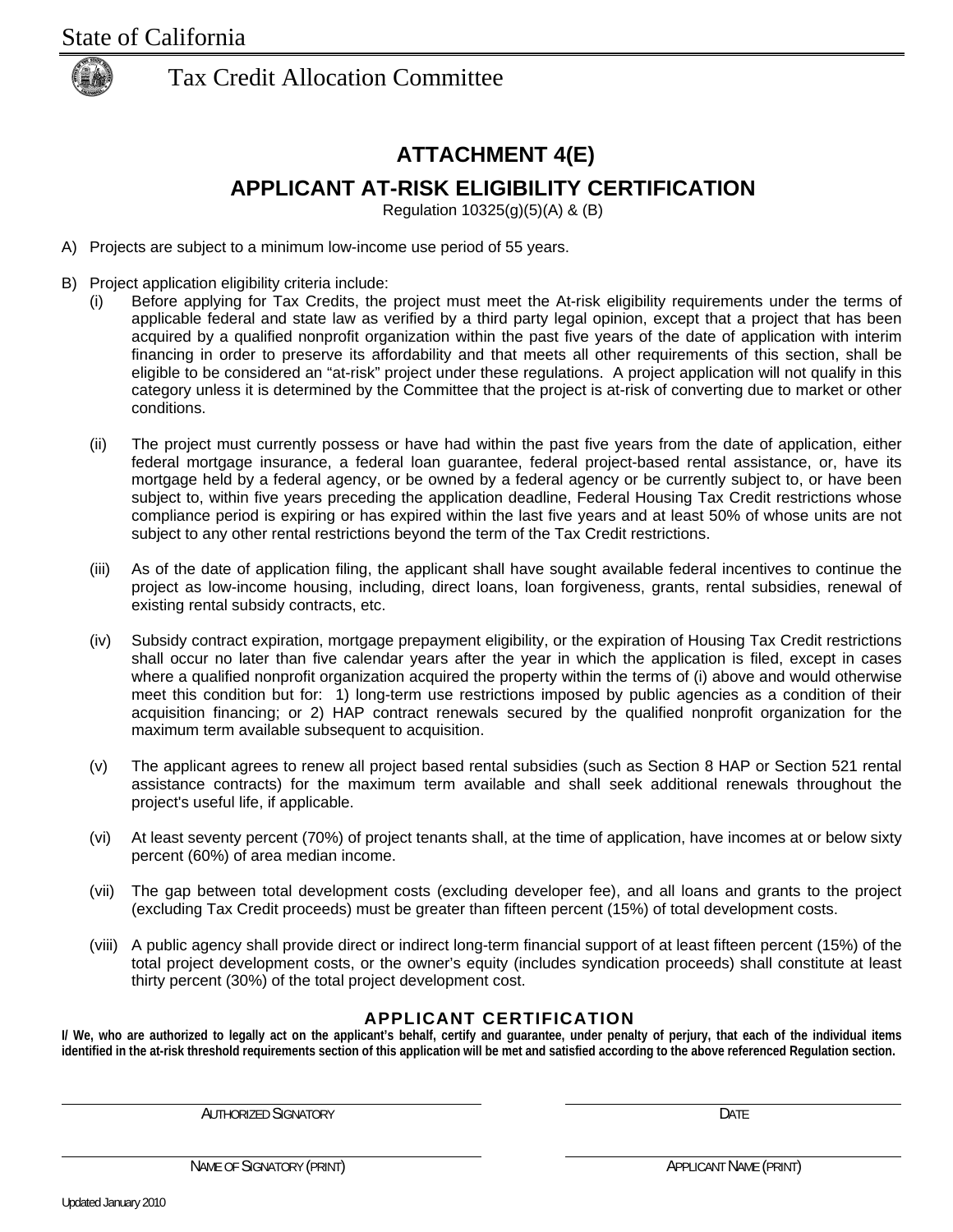

# **ATTACHMENT 5**

### **Legal Status Questionnaire**

### **APPLICANT'S DISCLOSURE**

- 1. Disclose material information relating to any legal or regulatory proceeding or investigation in which the applicant/project sponsor is or has been a party and which might have a material impact on the financial viability of the project or the applicant/project sponsor. Such disclosures should include any parent, subsidiary, or affiliate of the applicant/project sponsor that is involved in the management, operation, or development of the project.
- 2. Disclose any civil, criminal, or regulatory action in which the applicant/project sponsor, or any current board members, partners, limited liability corporation members, senior officers, or senior management personnel has been named a defendant in such action in the past ten years involving fraud or corruption, or matters involving health and safety where there are allegations of serious harm to employees, the public, or the environment.

Disclosures should include civil or criminal cases filed in state or federal court; civil or criminal investigations by local, state, or federal law enforcement authorities; and enforcement proceedings or investigations by local, state or federal regulatory agencies. The information provided must include relevant dates, the nature of the allegation(s), charters, complaint or filing, and the outcome. For a publicly-traded company, the relevant sections of the company's 10K, 8K, and 10Q most recently filed with the Securities and Exchange Commission may be attached in response to question #1. With respect to a response for question #2, previous 10K, 8K, and 10Q filings of the company may be attached if applicable.

| <b>Nothing to Disclose</b>                           |                             |  |
|------------------------------------------------------|-----------------------------|--|
| Name of Applicant/<br><b>Project Sponsor Entity:</b> |                             |  |
|                                                      | (Please Print)              |  |
| Signature:                                           |                             |  |
|                                                      | (Applicant/Project Sponsor) |  |
| Name of Signatory:                                   |                             |  |
|                                                      | (Please Print)              |  |
| Title of Signatory:                                  |                             |  |
|                                                      | (Please Print)              |  |
| Date:                                                |                             |  |
|                                                      |                             |  |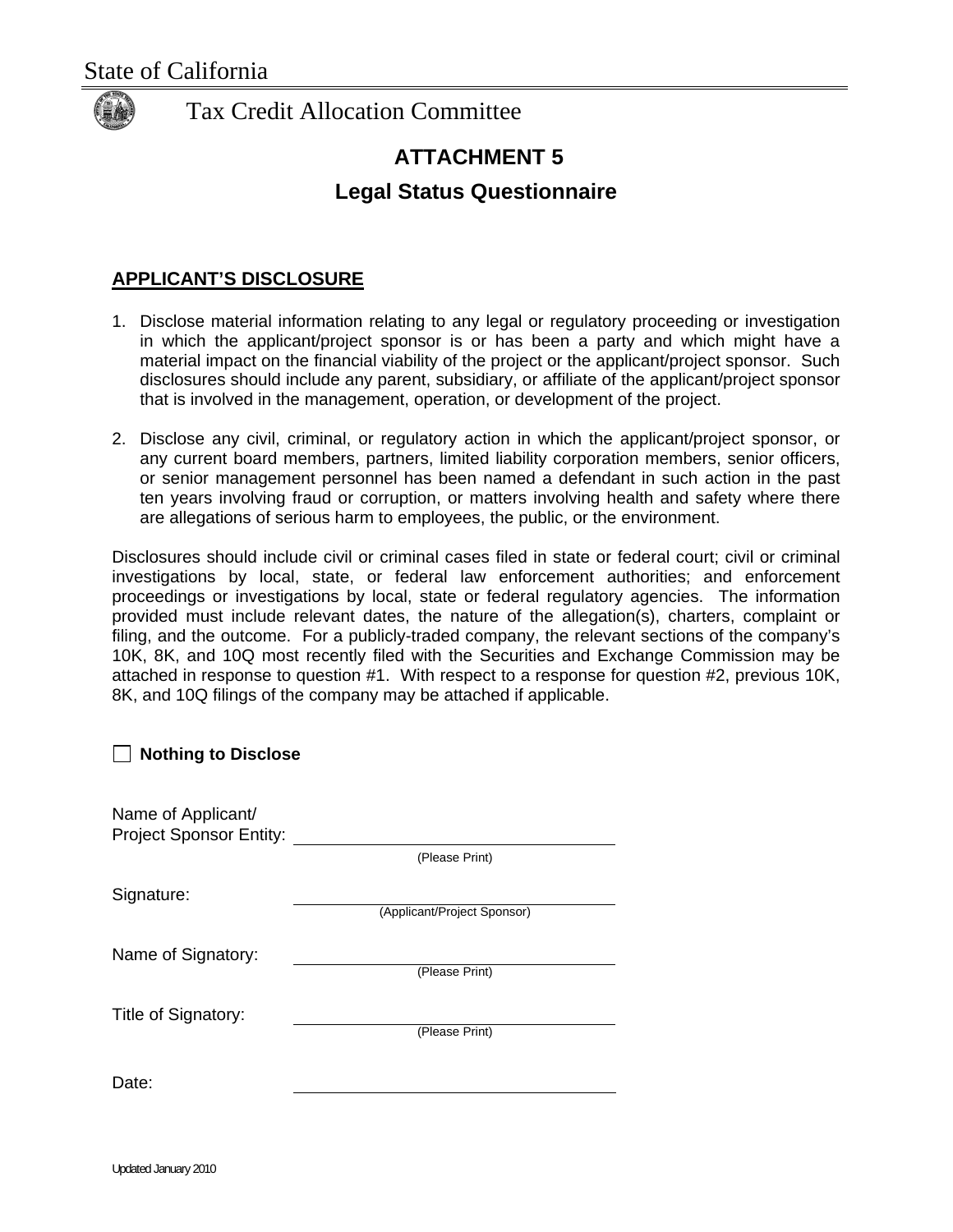

### **Rehabilitation Summary Instructions ATTACHMENT 8**

**Purpose**: This form is designed to facilitate the reconciliation of the Capital Needs Assessment and the aggregate rehabilitation budget presented in TCAC's Sources and Uses. The intent is to hold developers of rehabilitation projects to the same standards as those who develop newly constructed projects.

#### **Instructions**:

- 1. The "**Rehabilitation Summary**" worksheet tab must be completed.
- 2. **Rehabilitation Items:** You are encouraged to individualize this report as needed by removing or adding rows as necessary to the particular project. However, columns are not to be removed or ignored, nor are the overall row categories to be changed (these are denoted by the **BOLD CAPITALIZED HEADINGS in the rows**).
- 3. **Comments / Brief Description of the Proposed Rehabilitation**: The description provided here should represent a concise explanation of what will be rehabilitated regarding the particular rehabilitation item.
- 4. **Number and Percentage**: These columns should provide an estimate of the percentage of units that will be subject to this particular rehabilitation; or if more appropriate, the percentage of the component(s) / feature(s) throughout the project, that will be subject to this rehabilitation expenditure.
- 5. **Estimated Remaining Useful Life / CNA Evidence**: Cite the page(s) in the CNA that support the need for this rehabilitation, and/or provide an estimate of the remaining useful life (typically a range for multiple items such as appliances, etc.) to the feature that will be rehabilitated.
- 6. **Estimated Cost**: Self-explanatory, however, the total of these expenditures **must** equal the sum of the rehabilitation site work, structures and prevailing wage costs (i.e., all costs not shown as contractor profit, overhead and general requirements) in the first page of "Part IV: Sources and Uses Budget.

**REHAB PROJECTS MUST INCLUDE TCAC'S REHABILITATION SUMMARY WORKSHEET** CLICK ON "REHABILITATION SUMMARY" WORKSHEET TAB OF THIS EXCEL DOCUMENT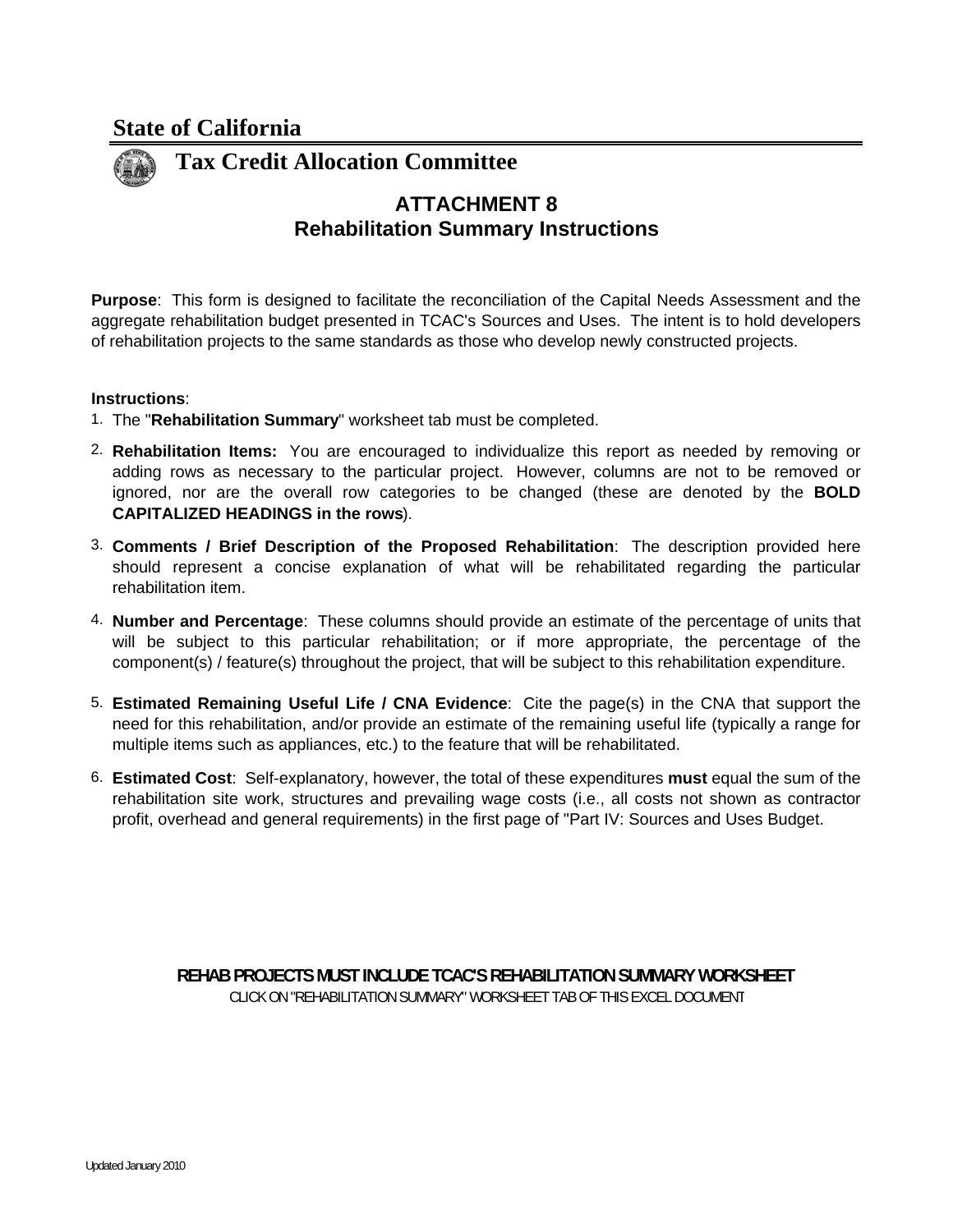| <b>State of California</b>             |                                                                       |                                  | <b>ATTACHMENT 8</b>           |                                                                           |                                 |
|----------------------------------------|-----------------------------------------------------------------------|----------------------------------|-------------------------------|---------------------------------------------------------------------------|---------------------------------|
| <b>Tax Credit Allocation Committee</b> |                                                                       |                                  | <b>REHABILITATION SUMMARY</b> |                                                                           |                                 |
| <b>Project Name:</b>                   |                                                                       |                                  |                               |                                                                           |                                 |
| <b>REHABILITATION ITEMS</b>            | <b>COMMENTS / BRIEF DESCRIPTION OF THE</b><br>PROPOSED REHABILITATION | <b>NUMBER OF</b><br><b>UNITS</b> | <b>PERCENTAGE</b>             | <b>ESTIMATED REMAINING</b><br><b>USEFUL LIFE / CNA</b><br><b>EVIDENCE</b> | <b>ESTIMATED</b><br><b>COST</b> |
| <b>SITE</b>                            |                                                                       |                                  |                               |                                                                           |                                 |
| Carports/Garages                       |                                                                       |                                  |                               |                                                                           |                                 |
| Drainage                               |                                                                       |                                  |                               |                                                                           |                                 |
| Fencing                                |                                                                       |                                  |                               |                                                                           |                                 |
| Landscaping/Topography                 |                                                                       |                                  |                               |                                                                           |                                 |
| Lighting                               |                                                                       |                                  |                               |                                                                           |                                 |
| Parking/Roadways                       |                                                                       |                                  |                               |                                                                           |                                 |
| <b>Recreation Areas</b>                |                                                                       |                                  |                               |                                                                           |                                 |
| Sidewalks/Pedestrian Areas             |                                                                       |                                  |                               |                                                                           |                                 |
| Signage                                |                                                                       |                                  |                               |                                                                           |                                 |
| <b>Trash Facilities</b>                |                                                                       |                                  |                               |                                                                           |                                 |
| Maintenance Shed                       |                                                                       |                                  |                               |                                                                           |                                 |
| Utilities                              |                                                                       |                                  |                               |                                                                           |                                 |
| Other (Specify)                        |                                                                       |                                  |                               |                                                                           |                                 |
| Other (Specify)                        |                                                                       |                                  |                               |                                                                           |                                 |
| Other (Specify)                        |                                                                       |                                  |                               |                                                                           |                                 |
| <b>STRUCTURE FRAMES AND</b>            |                                                                       |                                  |                               |                                                                           |                                 |
| <b>ENVELOPES</b>                       |                                                                       |                                  |                               |                                                                           |                                 |
| <b>Balconies/Patios</b>                |                                                                       |                                  |                               |                                                                           |                                 |
| Doors and Frames                       |                                                                       |                                  |                               |                                                                           |                                 |
| <b>Elevated Walkways</b>               |                                                                       |                                  |                               |                                                                           |                                 |
| Facades/Siding/Exterior Walls          |                                                                       |                                  |                               |                                                                           |                                 |
| Foundation/Substructure                |                                                                       |                                  |                               |                                                                           |                                 |
| Insulation                             |                                                                       |                                  |                               |                                                                           |                                 |
| Painting                               |                                                                       |                                  |                               |                                                                           |                                 |
| Roofing                                |                                                                       |                                  |                               |                                                                           |                                 |
| Stairs/Landings                        |                                                                       |                                  |                               |                                                                           |                                 |
| Superstructure                         |                                                                       |                                  |                               |                                                                           |                                 |
| Windows and Frames                     |                                                                       |                                  |                               |                                                                           |                                 |
| Other (Specify)                        |                                                                       |                                  |                               |                                                                           |                                 |
| Other (Specify)                        |                                                                       |                                  |                               |                                                                           |                                 |
| Other (Specify)                        |                                                                       |                                  |                               |                                                                           |                                 |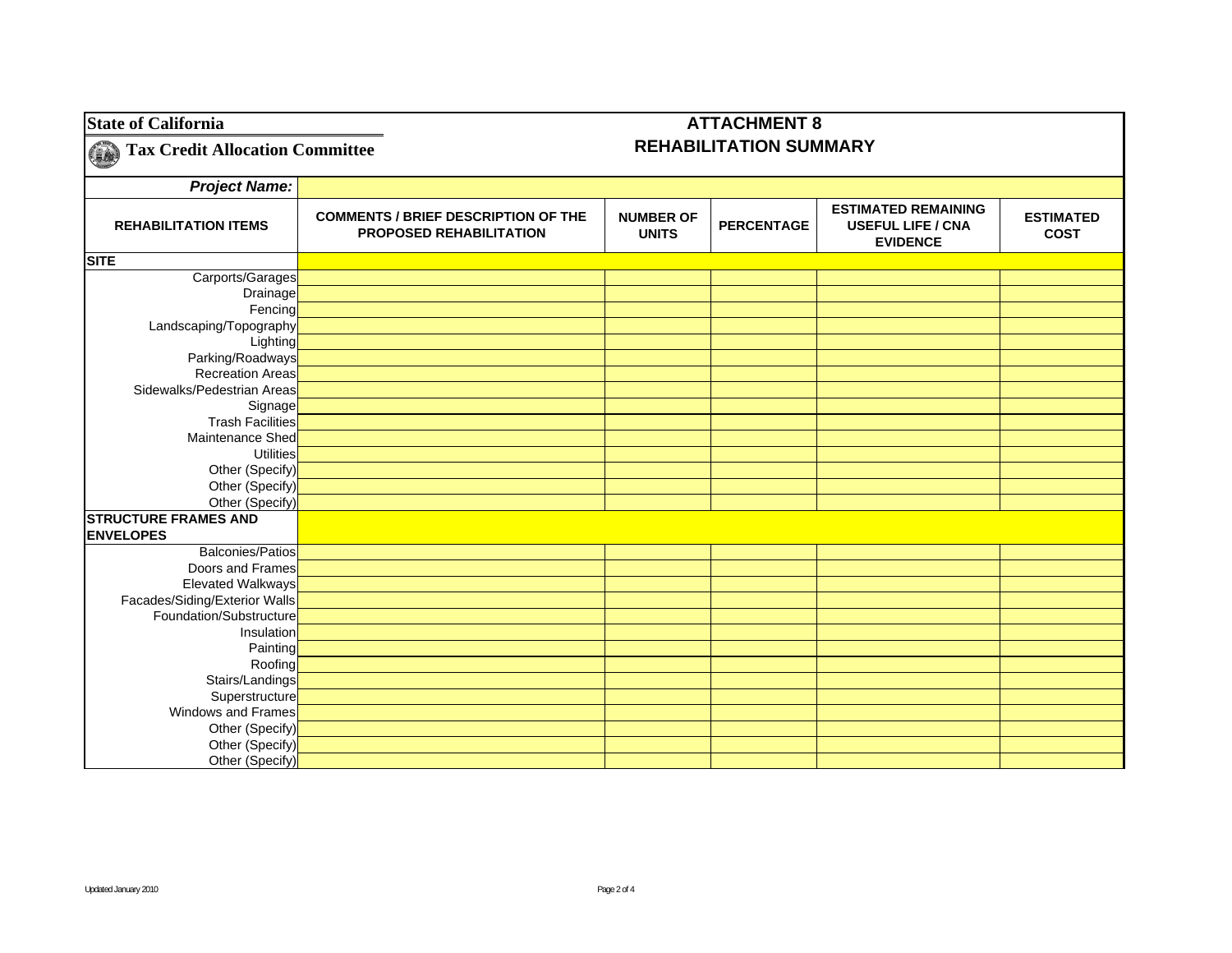| <b>State of California</b>             |                                                                       |                                  | <b>ATTACHMENT 8</b>           |                                                                           |                                 |
|----------------------------------------|-----------------------------------------------------------------------|----------------------------------|-------------------------------|---------------------------------------------------------------------------|---------------------------------|
| <b>Tax Credit Allocation Committee</b> |                                                                       |                                  | <b>REHABILITATION SUMMARY</b> |                                                                           |                                 |
| <b>Project Name:</b>                   |                                                                       |                                  |                               |                                                                           |                                 |
| <b>REHABILITATION ITEMS</b>            | <b>COMMENTS / BRIEF DESCRIPTION OF THE</b><br>PROPOSED REHABILITATION | <b>NUMBER OF</b><br><b>UNITS</b> | <b>PERCENTAGE</b>             | <b>ESTIMATED REMAINING</b><br><b>USEFUL LIFE / CNA</b><br><b>EVIDENCE</b> | <b>ESTIMATED</b><br><b>COST</b> |
| <b>COMMON AREAS</b>                    |                                                                       |                                  |                               |                                                                           |                                 |
| <b>Community Room</b>                  |                                                                       |                                  |                               |                                                                           |                                 |
| <b>Laundry Facilities</b>              |                                                                       |                                  |                               |                                                                           |                                 |
| Management Office                      |                                                                       |                                  |                               |                                                                           |                                 |
| Other (Specify)                        |                                                                       |                                  |                               |                                                                           |                                 |
| Other (Specify)                        |                                                                       |                                  |                               |                                                                           |                                 |
| Other (Specify)                        |                                                                       |                                  |                               |                                                                           |                                 |
| <b>MECHANICAL / ELECTRICAL /</b>       |                                                                       |                                  |                               |                                                                           |                                 |
| <b>PLUMBING</b>                        |                                                                       |                                  |                               |                                                                           |                                 |
| <b>Electrical Systems</b>              |                                                                       |                                  |                               |                                                                           |                                 |
| Elevators                              |                                                                       |                                  |                               |                                                                           |                                 |
| Fire Alarm/Suppression                 |                                                                       |                                  |                               |                                                                           |                                 |
| Hot and Cold Water Distribution        |                                                                       |                                  |                               |                                                                           |                                 |
| HVAC/Heating/Cooling                   |                                                                       |                                  |                               |                                                                           |                                 |
| Plumbing and Sewage Systems            |                                                                       |                                  |                               |                                                                           |                                 |
| Water Heaters                          |                                                                       |                                  |                               |                                                                           |                                 |
| Other (Specify)                        |                                                                       |                                  |                               |                                                                           |                                 |
| Other (Specify)                        |                                                                       |                                  |                               |                                                                           |                                 |
| Other (Specify)                        |                                                                       |                                  |                               |                                                                           |                                 |
| <b>UNIT INTERIORS</b>                  |                                                                       |                                  |                               |                                                                           |                                 |
| Appliances                             |                                                                       |                                  |                               |                                                                           |                                 |
| Cabinets                               |                                                                       |                                  |                               |                                                                           |                                 |
| Carpeting                              |                                                                       |                                  |                               |                                                                           |                                 |
| Ceilings/Walls                         |                                                                       |                                  |                               |                                                                           |                                 |
| Countertops                            |                                                                       |                                  |                               |                                                                           |                                 |
| Doors                                  |                                                                       |                                  |                               |                                                                           |                                 |
| Flooring                               |                                                                       |                                  |                               |                                                                           |                                 |
| Lighting                               |                                                                       |                                  |                               |                                                                           |                                 |
| Painting                               |                                                                       |                                  |                               |                                                                           |                                 |
| Sinks/Faucets                          |                                                                       |                                  |                               |                                                                           |                                 |
| Smoke/Heat/CO2 Detectors               |                                                                       |                                  |                               |                                                                           |                                 |
| Toilets, Tubs and Showers              |                                                                       |                                  |                               |                                                                           |                                 |
| <b>Window Coverings</b>                |                                                                       |                                  |                               |                                                                           |                                 |
| Other (Specify)                        |                                                                       |                                  |                               |                                                                           |                                 |
| Other (Specify)                        |                                                                       |                                  |                               |                                                                           |                                 |
| Other (Specify)                        |                                                                       |                                  |                               |                                                                           |                                 |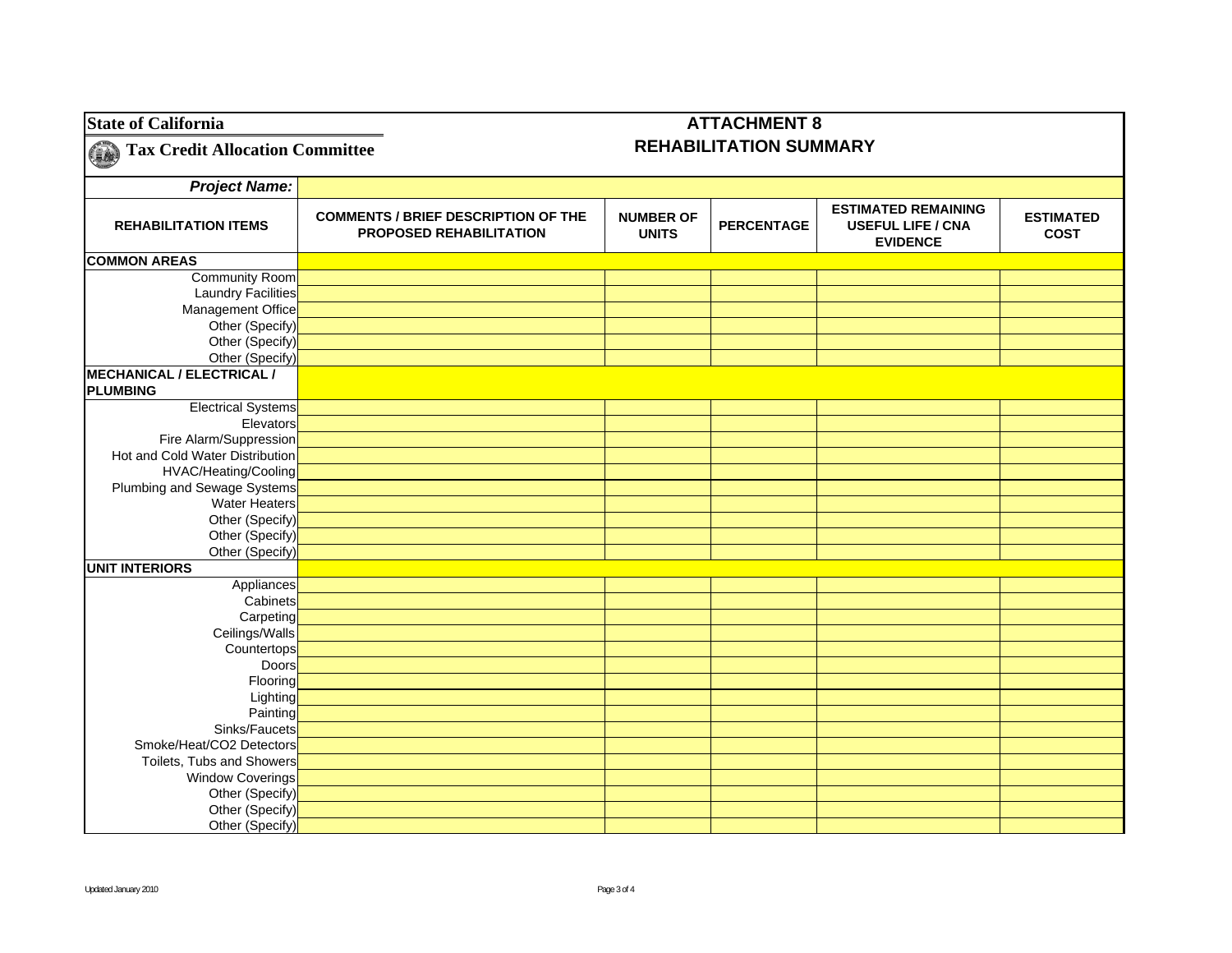| <b>State of California</b>                      |                                                                              |                                  | <b>ATTACHMENT 8</b>           |                                                                           |                                 |
|-------------------------------------------------|------------------------------------------------------------------------------|----------------------------------|-------------------------------|---------------------------------------------------------------------------|---------------------------------|
| <b>Tax Credit Allocation Committee</b>          |                                                                              |                                  | <b>REHABILITATION SUMMARY</b> |                                                                           |                                 |
| <b>Project Name:</b>                            |                                                                              |                                  |                               |                                                                           |                                 |
| <b>REHABILITATION ITEMS</b>                     | <b>COMMENTS / BRIEF DESCRIPTION OF THE</b><br><b>PROPOSED REHABILITATION</b> | <b>NUMBER OF</b><br><b>UNITS</b> | <b>PERCENTAGE</b>             | <b>ESTIMATED REMAINING</b><br><b>USEFUL LIFE / CNA</b><br><b>EVIDENCE</b> | <b>ESTIMATED</b><br><b>COST</b> |
| <b>CODE COMPLIANCE</b>                          |                                                                              |                                  |                               |                                                                           |                                 |
| <b>Fire Safety</b>                              |                                                                              |                                  |                               |                                                                           |                                 |
| <b>Building Safety</b>                          |                                                                              |                                  |                               |                                                                           |                                 |
| Other (Specify)                                 |                                                                              |                                  |                               |                                                                           |                                 |
| Other (Specify)                                 |                                                                              |                                  |                               |                                                                           |                                 |
| Other (Specify)                                 |                                                                              |                                  |                               |                                                                           |                                 |
| <b>ACCESSIBILITY / ADA</b><br><b>COMPLIANCE</b> |                                                                              |                                  |                               |                                                                           |                                 |
| <b>Public Area Accessibility</b>                |                                                                              |                                  |                               |                                                                           |                                 |
| Unit Accessibility                              |                                                                              |                                  |                               |                                                                           |                                 |
| Other (Specify)                                 |                                                                              |                                  |                               |                                                                           |                                 |
| Other (Specify)                                 |                                                                              |                                  |                               |                                                                           |                                 |
| Other (Specify)                                 |                                                                              |                                  |                               |                                                                           |                                 |
| <b>TOTAL COSTS</b>                              |                                                                              |                                  |                               |                                                                           | \$0                             |
|                                                 |                                                                              |                                  |                               |                                                                           |                                 |
| Authorized Signatory:                           |                                                                              |                                  |                               |                                                                           |                                 |
|                                                 |                                                                              |                                  |                               |                                                                           |                                 |
| Name of Signatory (Print):                      |                                                                              |                                  |                               |                                                                           |                                 |
| Applicant Name (Print):                         |                                                                              |                                  |                               |                                                                           |                                 |
| Date Signed:                                    |                                                                              |                                  |                               |                                                                           |                                 |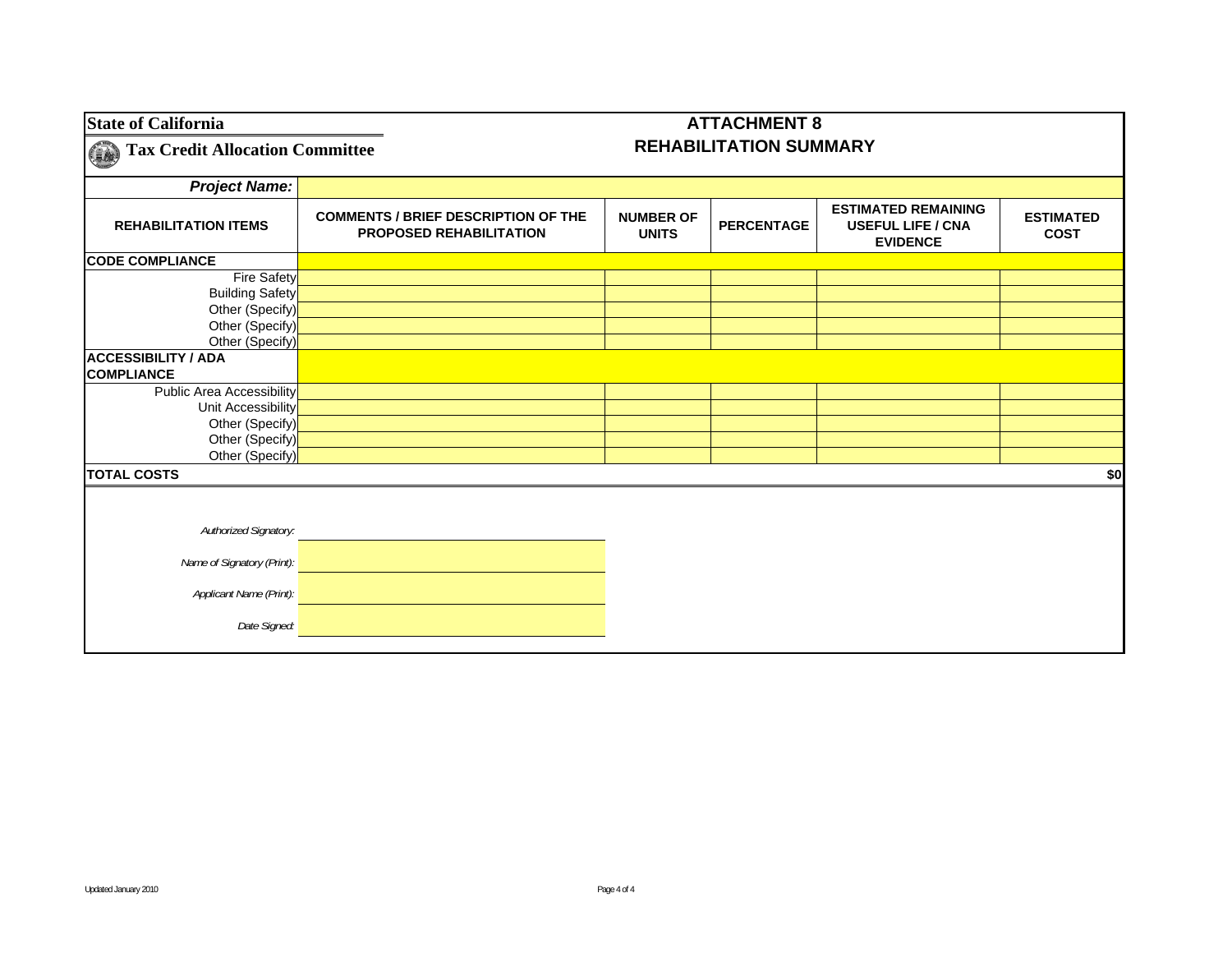

### **ATTACHMENT 12 Construction and Design Description**  Regulation 10322(h)(10)

**In BOTH the application binder and the local reviewing agency binder, place ONE COPY of the Construction and Design Description Attachment immediately behind the Local Jurisdiction page located in "II. Application - Section 1," and ONE COPY in TAB 12.** 

**This attachment should be a detailed narrative description of the proposed project's construction and design including how the design will serve the targeted population. The narrative must also include an explanation of any required demolition and off-site improvements, as well as a detailed construction breakdown of these expenses.**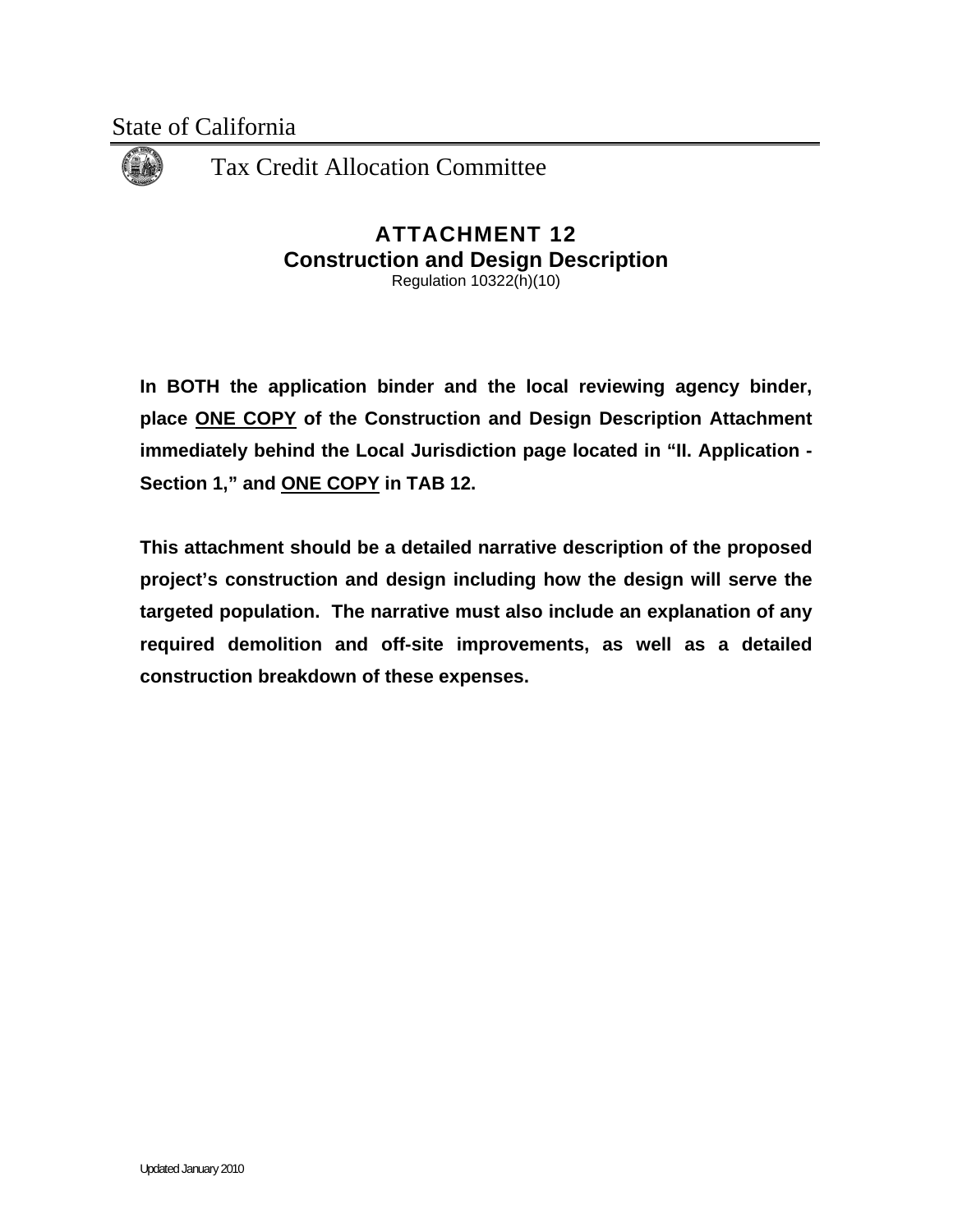

## **ATTACHMENT 14 Verification of Zoning**

# **SAMPLE (APPLICABLE LOCAL JURISDICTION LETTERHEAD)**

| California Tax Credit Allocation Committee |
|--------------------------------------------|
| 915 Capitol Mall, Room 485                 |
| Sacramento, CA 95814                       |

| Project Name:  |  |  |  |
|----------------|--|--|--|
|                |  |  |  |
| Project        |  |  |  |
| Address /Site: |  |  |  |

| Project City: |  |  |
|---------------|--|--|

| <b>Project County:</b> |
|------------------------|
|                        |
|                        |

| Housing Type: |  |
|---------------|--|
|---------------|--|

Proposed Number Of Units:

Assessor Parcel Number(s):

The entire parcel upon which the above-described low-income project will be located is zoned \_\_\_\_\_ which allows for residential development (multi-family) of no greater than units per acre. This project is eligible to apply for a density bonus that would allow a  $\overline{\text{maximum}}$  density of  $\underline{\hspace{1cm}}$  units per acre.

The project, as proposed, is zoned for the intended use, complies with the general plan, and conditional use requirements, if any.

| Statement<br>Completed By: | (Signature)    |
|----------------------------|----------------|
| Name of Signatory:         |                |
|                            | (Please Print) |
| Title of Signatory:        |                |
|                            | (Please Print) |
| Phone Number:              |                |
| Date:                      |                |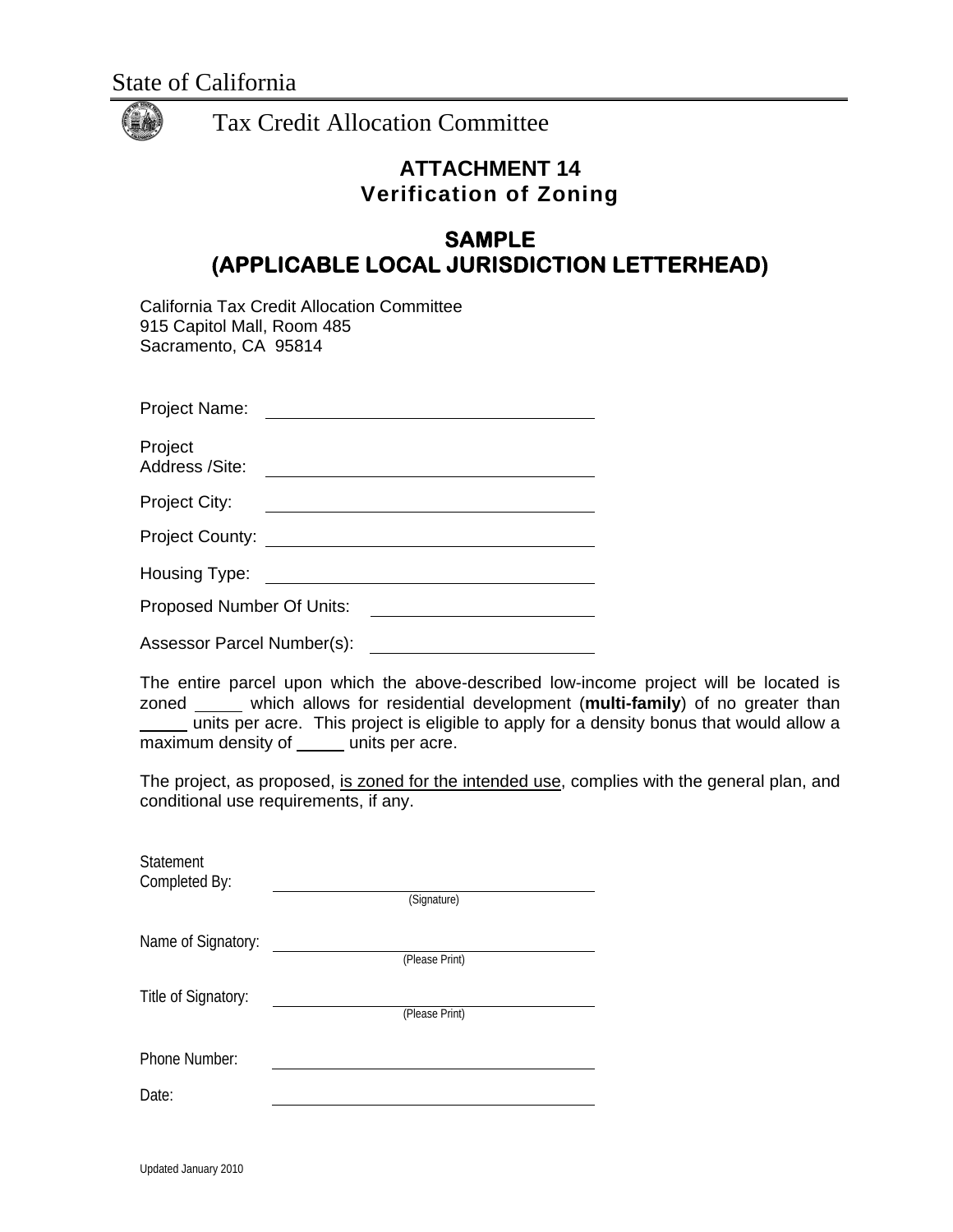

### **ATTACHMENT 16 Terms of Syndication Agreement**

# **SAMPLE**

(Name of investor) is interested in purchasing a  $\_\_\_\%$  interest in the captioned project. It is estimated that the  $\frac{1}{2}$  in federal credits and the  $\frac{1}{2}$  in state credits requested for this project would generate gross proceeds in the amount of \$

Estimated net syndication proceeds may be calculated by subtracting typical syndication costs from the estimated gross proceeds as follows:

| <b>Investor Expenses:</b>                   |                |  |
|---------------------------------------------|----------------|--|
| Investor fees (acquisition, advisory, etc.) | \$             |  |
| Organizational and offering expenses        |                |  |
| <b>Acquisition expenses</b>                 |                |  |
| Reserves or working capital                 |                |  |
| Other (explain)                             |                |  |
| <b>Total Investor Expenses</b>              |                |  |
| <b>Partnership Expenses:</b>                |                |  |
| Legal Expenses                              | \$             |  |
| <b>Accounting Expenses</b>                  |                |  |
| Other (explain)                             |                |  |
| <b>Total Partnership Expenses</b>           |                |  |
|                                             | Less           |  |
|                                             | Total Expenses |  |

 $\alpha$  Expenses  $\alpha$  \_\_\_\_\_\_\_\_\_\_\_

Gross Proceeds \$

Net Proceeds \$

Total Expenses / Gross Proceeds %

The estimated net proceeds are equivalent to  $\frac{1}{2}$  for each \$1 of federal credit and \$ for each \$1 of state credit reserved to the project. None of the above fees earned by the investor will be included in the project's eligible basis.

If there are any questions regarding these estimates please contact the undersigned.

| <b>Authorized Signatory:</b> |                |
|------------------------------|----------------|
| Name of Signatory:           | (Please Print) |
| Title of Signatory:          | (Please Print) |
| Date:                        |                |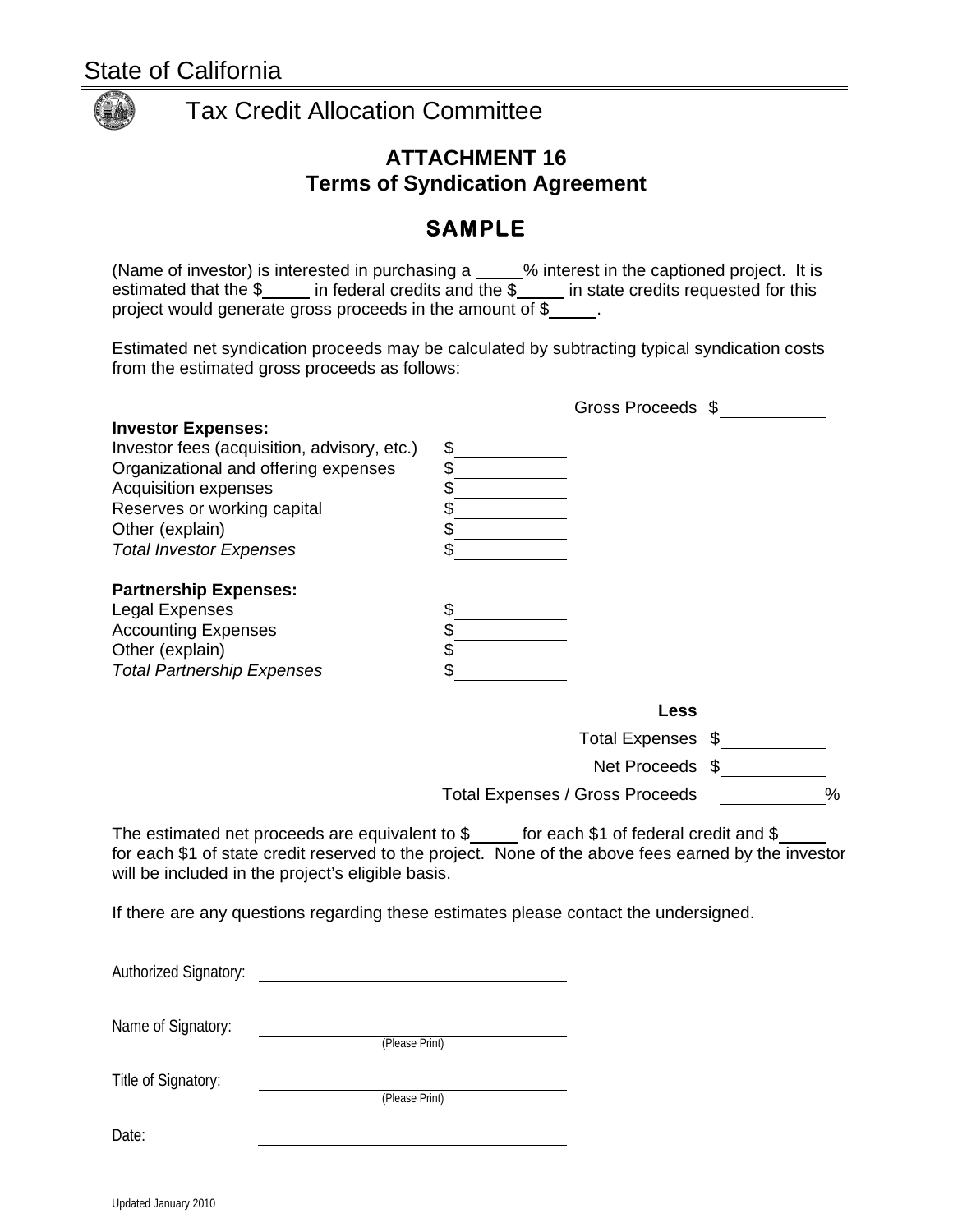

### **ATTACHMENT 18(A) Local Development Impact Fees**

#### **Itemize all local impact fees to be paid. The total must correspond with the total local impact fees line item shown in the development budget of the application.**

Pursuant to Regulation Section 10302(x), Local development impact fees are defined as: The amount of impact fees, mitigation fees, or capital facilities fees imposed by municipalities, county agencies, or other jurisdictions such as public utility districts, school districts, water agencies, resource conservation districts, etc.

#### **NOTE: Permit processing fees, building permit fees, and plan check fees are NOT considered local development impact fees.**

|                                  | <b>TYPE OF FEES TO BE PAID</b>             |                  | <b>AMOUNT OF FEE</b> |
|----------------------------------|--------------------------------------------|------------------|----------------------|
|                                  | <b>Community Development Fees</b>          |                  |                      |
|                                  | <b>Drainage Facilities</b>                 |                  |                      |
|                                  | <b>Facilities Assessment</b>               |                  |                      |
|                                  | <b>Fire Facilities</b>                     |                  |                      |
|                                  | <b>General Facilities</b>                  |                  |                      |
|                                  | Governmental/Environmental                 |                  |                      |
|                                  | <b>Law Enforcement Facilities</b>          |                  |                      |
|                                  | <b>Library Facilities</b>                  |                  |                      |
|                                  | Parks & Recreation                         |                  |                      |
|                                  | <b>Public Facilities</b>                   |                  |                      |
|                                  | Schools                                    |                  |                      |
|                                  | <b>Streets &amp; Signals</b>               |                  |                      |
|                                  | <b>Traffic Fees</b>                        |                  |                      |
|                                  | <b>Waste Water Collection</b>              |                  |                      |
|                                  | <b>Waste Water Treatment</b>               |                  |                      |
|                                  | <b>Water Facilities</b>                    |                  |                      |
|                                  | Other (specify):                           |                  |                      |
|                                  | Other (specify):                           |                  |                      |
|                                  | <b>Total Local Development Impact Fees</b> |                  |                      |
|                                  |                                            |                  |                      |
| PRINT APPLICANT NAME             |                                            | PHONE            |                      |
| <b>PRINT NAME</b>                |                                            | <b>EMAIL</b>     |                      |
| <b>PRINT TITLE</b>               |                                            | <b>SIGNATURE</b> |                      |
|                                  |                                            |                  |                      |
| PRINT AGENCY / JURISDICTION NAME |                                            | PHONE            |                      |
| <b>PRINT NAME</b>                |                                            | <b>EMAIL</b>     |                      |
| <b>PRINT TITLE</b>               |                                            | <b>SIGNATURE</b> |                      |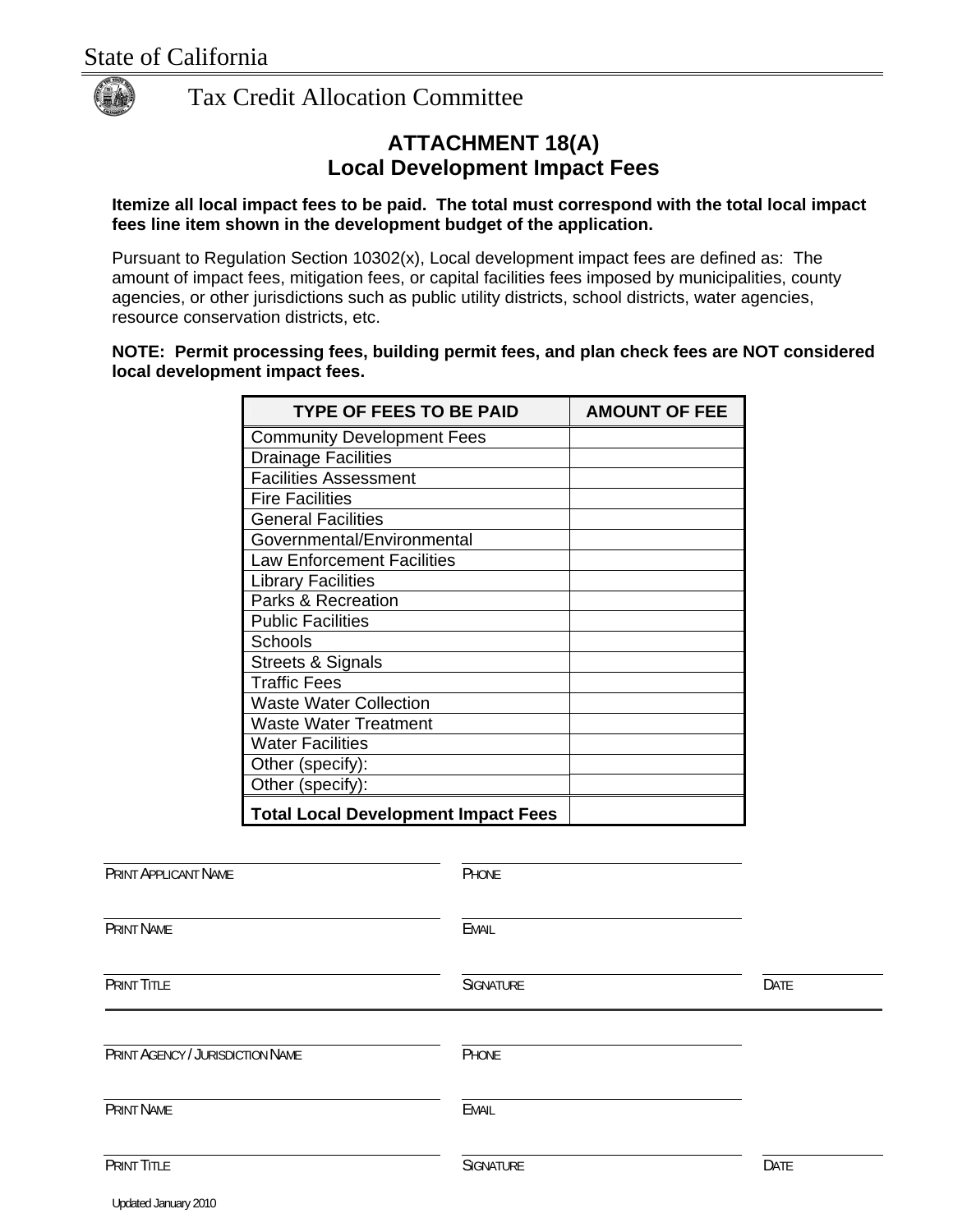

### **ATTACHMENT 18(B) Architect/Engineer Threshold Basis Limit Certification**

**Project Name:** 

### **CHECK THE RELEVANT/APPROPRIATE BOXES TO THE PROJECT AND SIGN AS INDICATED:**

 $\Box$  Provide parking beneath residential units (but not "tuck under" parking).

 $\Box$  Day care center is part of the project.

- $\Box$  The lesser of the associated costs or up to a 15% basis adjustment for projects requiring seismic upgrading of existing structures, and/ or projects requiring toxic or other environmental mitigation. *Must attach additional Architect / Engineer verification of estimated cost.*
- $\Box$  At the discretion of the Executive Director, up to a maximum 5% basis adjustment for projects that include distributive energy technologies such as micro-turbines and/or renewable energy sources such as solar. *Must attach additional Architect / Engineer verification of estimated cost (net of rebates) of system and operating cost savings throughout the compliance period.*
- $\Box$  At least 95% of upper floor units are serviced by elevator(s).

#### **ITEM (e): OPTIONAL ELECTION TO:**

 $\Box$  Exceed Title 24 standards by at least 35%.

#### **OR**

### **Will provide at least the following three features:**

- $\Box$  Exceed Title 24 standards by at least 15%.
- $\Box$  Use tankless hot water heaters, a high efficiency condensing boiler (92% AFUE or greater), or a solar thermal domestic hot water pre-heating system.
- Use a Minimum Efficiency Report Value (MERV) 8 or higher air-filter for HVAC systems that introduce outside air.
- $\Box$  Irrigation system using only reclaimed water and/or captured rainwater.
- $\Box$  Recycle at least 75% of construction and demolition waste (measured by either weight or volume).
- $\Box$  Install natural linoleum, natural rubber, or ceramic tile for all kitchens and bathrooms (where no VOC adhesives or backing is also used).
- Install bamboo, stained concrete, cork, salvaged or FSC-Certified wood, ceramic tile, or natural linoleum in all living rooms or 50% of all common areas.
- $\Box$  Install CRI Green Label Plus Carpet, or no carpet, in all bedrooms.
- $\Box$  Vent kitchen range hoods to the exterior of the building in at least 80% of units.
- $\Box$  Use at least four recycled products listed in the Construction, Flooring, or Recreation section of the California Integrated Waste Management Board's Recycled Content Products Database, [www.ciwmb.ca.gov/RCP.](http://www.ciwmb.ca.gov/RCP)

**Architect / Engineer Certification: I certify that the items checked above will be incorporated into the project design.** 

ARCHITECT / ENGINEER FIRM NAME (PRINT) ARCHITECT / ENGINEER NAME (PRINT) STATE & LICENSE NUMBER

ARCHITECT / ENGINEER TITLE (PRINT) ARCHITECT / ENGINEER SIGNATURE **ARCHITECT** / ENGINEER SIGNATURE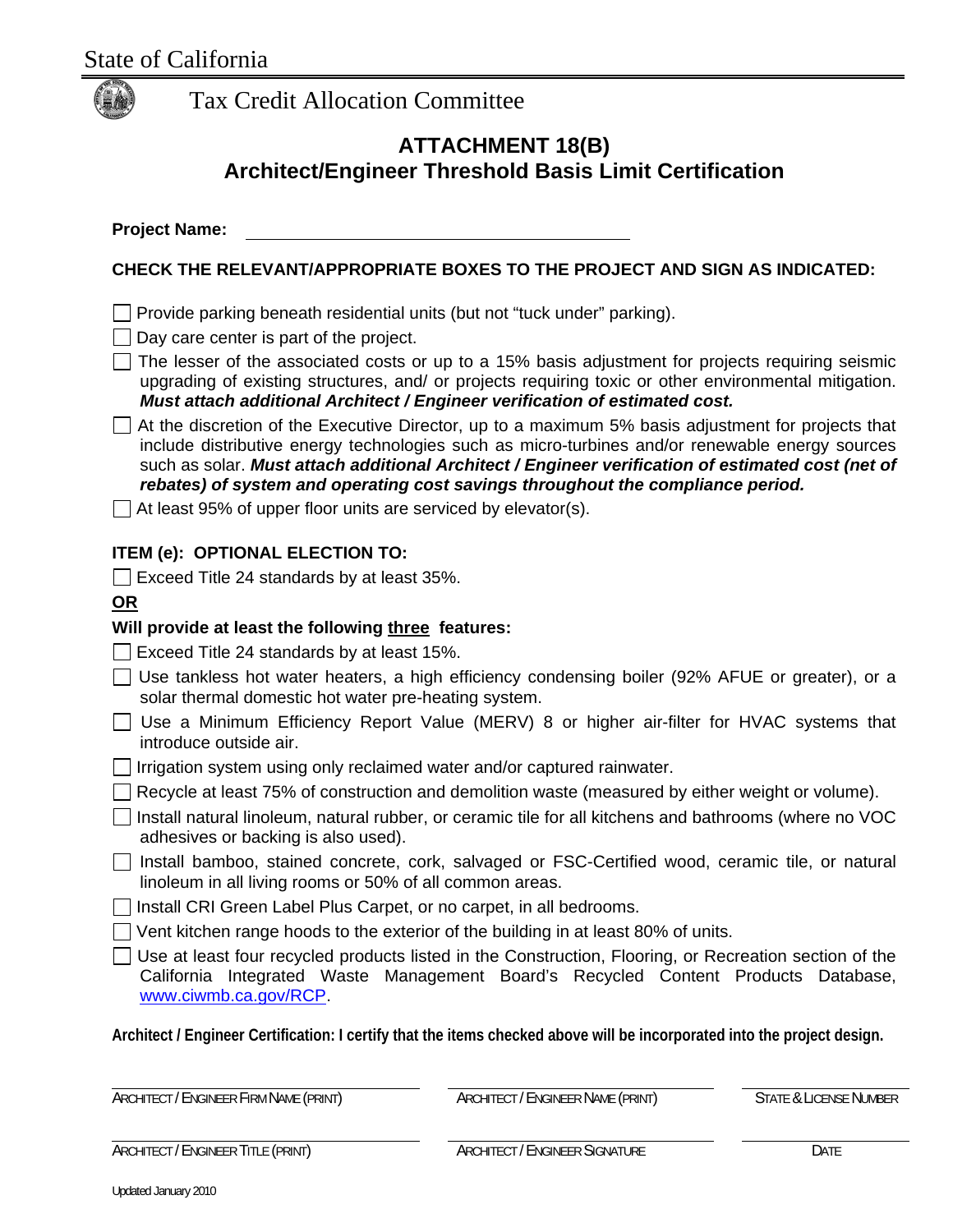

## **ATTACHMENT 21 General Partner (G.P.) Experience**

TCAC Worksheet to Determine General Partner (G.P.) Experience

**First Funding Round Key Date: March 25, 2007** 

**Second Funding Round Key Date: July 7, 2007** 

|                  | Project Name & Address | Project<br>Identification<br>Number, If<br>Applicable | Month, Day, &<br>Year the Project<br>was Placed-In-<br>Service | Month, Day &<br>Year G.P.<br>Participation<br>Began | Month, Day &<br>Year G.P.<br>Participation<br>Ended, If<br>Applicable | * Full Number of<br>Years of G.P.<br>Participation,<br>After Project<br>Placed-In-Service | ** Number<br>of Units |
|------------------|------------------------|-------------------------------------------------------|----------------------------------------------------------------|-----------------------------------------------------|-----------------------------------------------------------------------|-------------------------------------------------------------------------------------------|-----------------------|
| 1.               |                        |                                                       |                                                                |                                                     |                                                                       |                                                                                           |                       |
| $\overline{2}$ . |                        |                                                       |                                                                |                                                     |                                                                       |                                                                                           |                       |
| $\overline{3}$ . |                        |                                                       |                                                                |                                                     |                                                                       |                                                                                           |                       |
| 4.               |                        |                                                       |                                                                |                                                     |                                                                       |                                                                                           |                       |
| 5.               |                        |                                                       |                                                                |                                                     |                                                                       |                                                                                           |                       |
| 6.               |                        |                                                       |                                                                |                                                     |                                                                       |                                                                                           |                       |
| $\overline{7}$ . |                        |                                                       |                                                                |                                                     |                                                                       |                                                                                           |                       |

**\*General Partner experience can not start accumulating until after the project is placed-in-service. In addition, do NOT round up the amount of time/experience. For example, 2 years 11 months of G.P. experience is only 2 full years of experience, not 3 years.** 

\*\*Project must have more than ten (10) units and be subject to a recorded regulatory agreement.

ORGANIZATION NAME (PRINT) G.P. SIGNATURE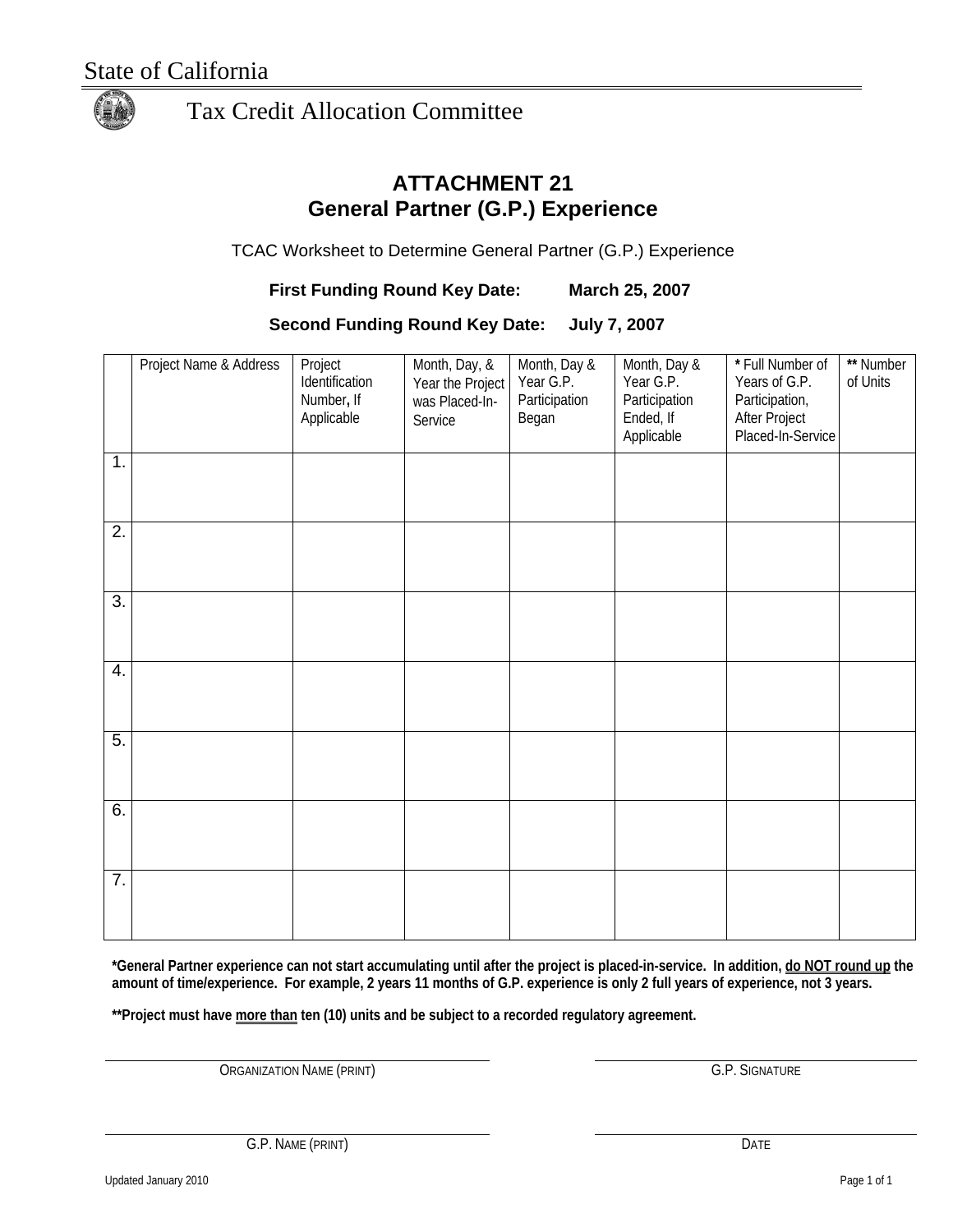

### **ATTACHMENT 22 Management Company Experience**

TCAC Worksheet to Determine Management Company Experience

### **First Funding Round Key Date: March 25, 2007**

**Second Funding Round Key Date: July 7, 2007** 

|                  | Project Name & Address | Project<br>Identification<br>Number, If<br>Applicable | Month, Day,<br>& Year the<br>Project was<br>Placed-In-<br>Service | Month, Day & Year<br>Management<br>Company<br>Participation<br>Began | Month, Day & Year<br>Management<br>Company<br>Participation Ended,<br>If Applicable | * Full Number of Years<br>of Management<br>Company<br>Participation, After<br>Project Placed-In-<br>Service | $\star\star$<br>Number<br>of Units |
|------------------|------------------------|-------------------------------------------------------|-------------------------------------------------------------------|----------------------------------------------------------------------|-------------------------------------------------------------------------------------|-------------------------------------------------------------------------------------------------------------|------------------------------------|
| 1.               |                        |                                                       |                                                                   |                                                                      |                                                                                     |                                                                                                             |                                    |
| $\overline{2}$ . |                        |                                                       |                                                                   |                                                                      |                                                                                     |                                                                                                             |                                    |
| $\overline{3}$ . |                        |                                                       |                                                                   |                                                                      |                                                                                     |                                                                                                             |                                    |
| 4.               |                        |                                                       |                                                                   |                                                                      |                                                                                     |                                                                                                             |                                    |
| 5.               |                        |                                                       |                                                                   |                                                                      |                                                                                     |                                                                                                             |                                    |
| 6.               |                        |                                                       |                                                                   |                                                                      |                                                                                     |                                                                                                             |                                    |

**2010 TCAC WORKSHEET TO DETERMINE MANAGEMENT COMPANY EXPERIENCE MUST BE COMPLETED AND SIGNED, PLEASE CONTINUE ON NEXT PAGE.**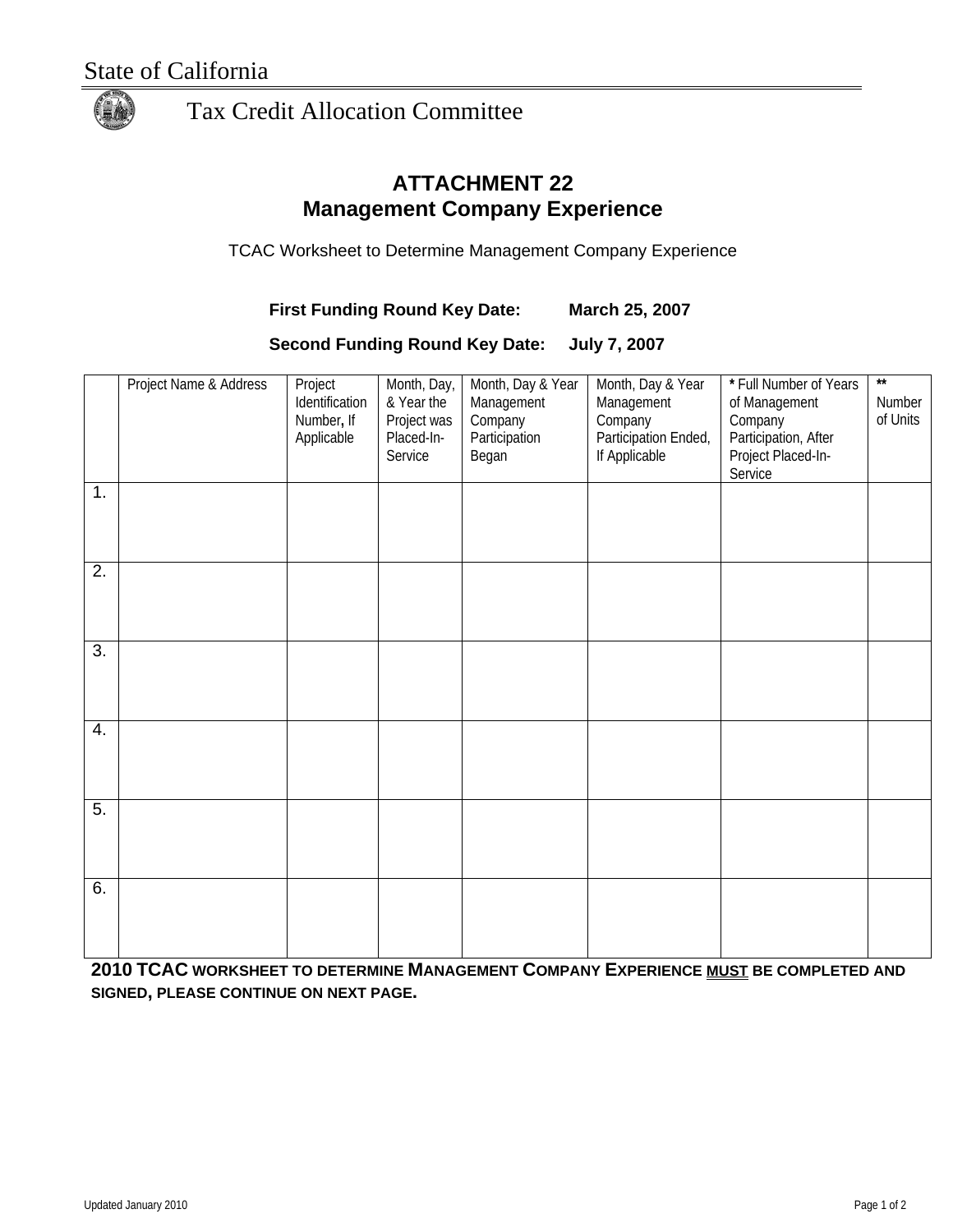|                  | Project Name & Address | Project<br>Identification<br>Number, If<br>Applicable | Month, Day,<br>& Year the<br>Project was<br>Placed-In-<br>Service | Month, Day & Year<br>Management<br>Company<br>Participation<br>Began | Month, Day & Year<br>Management<br>Company<br>Participation Ended,<br>If Applicable | * Full Number of Years<br>of Management<br>Company<br>Participation, After<br>Project Placed-In-<br>Service | $**$<br>Number<br>of Units |
|------------------|------------------------|-------------------------------------------------------|-------------------------------------------------------------------|----------------------------------------------------------------------|-------------------------------------------------------------------------------------|-------------------------------------------------------------------------------------------------------------|----------------------------|
| $\overline{7}$ . |                        |                                                       |                                                                   |                                                                      |                                                                                     |                                                                                                             |                            |
| $\overline{8}$ . |                        |                                                       |                                                                   |                                                                      |                                                                                     |                                                                                                             |                            |
| 9.               |                        |                                                       |                                                                   |                                                                      |                                                                                     |                                                                                                             |                            |
| 10.              |                        |                                                       |                                                                   |                                                                      |                                                                                     |                                                                                                             |                            |
| 11.              |                        |                                                       |                                                                   |                                                                      |                                                                                     |                                                                                                             |                            |

**\*Management Company experience can not start accumulating until after the project is placed-in-service. In addition, do NOT round up the amount of time/experience. For example, 2 years 11 months of G.P. experience is only 2 full years of experience, not 3 years.** 

\*\*Project must have **more than** ten (10) units and be subject to a recorded regulatory agreement.

PRINT MANAGEMENT COMPANY NAME **MANAGEMENT PRINCIPAL SIGNATURE** 

**PRINT MANAGEMENT PRINCIPAL NAME** DATE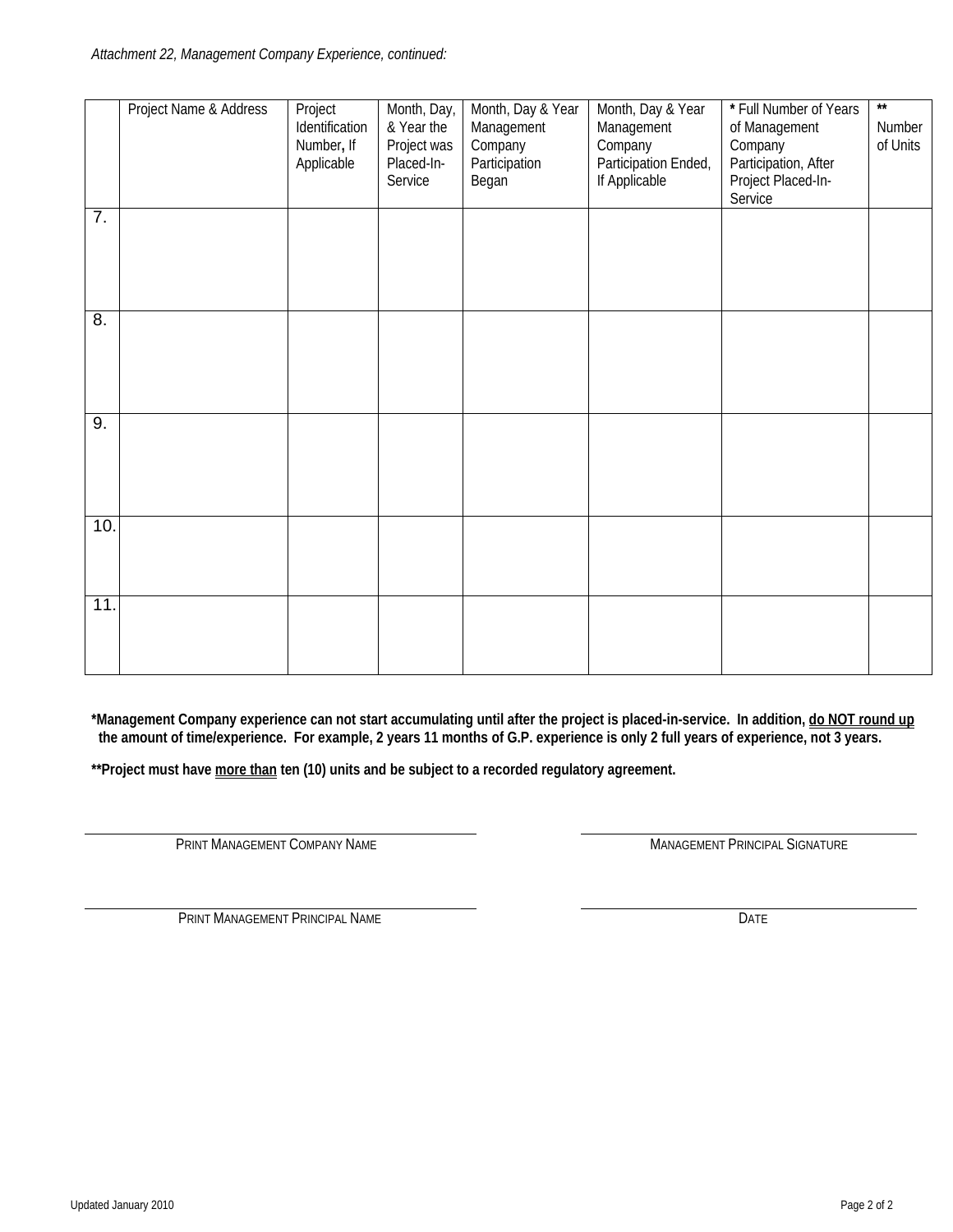

# **ATTACHMENT 24 Service Amenities**

(checklist of application items)

- □ Services Sources and Uses Budget (refer to Tax Credit application)
- **E**vidence of services to be provided:
	- **D** Service Coordinator
	- D Case Manager
	- **D** Other Services Specialist
	- **D** Adult educational classes
	- $\Box$  Health and wellness or skill-building classes
	- $\Box$  Health services provided by appropriately-licensed organization or individual
	- □ Behavioral health services provided by appropriately-licensed organization or individual
	- D Licensed child care
	- $\Box$  After school program for school age children

Documentation must be provided for each category of services for which the applicant is claiming service amenities points and must:

- state the name and address of the organization or entity that will provide the services;
- describe the services to be provided (including number of hours or FTE staffing, if applicable);
- state the annual dollar value of the services;
- commit that services will be provided for a period of 10 years;
- commit that services will be available to tenants of the project free of charge (except for child care services or other charges required by law);
- name the project to which the services are being committed.

Organizations providing in-kind or donated service must estimate the value of those services. Volunteer time may be valued at \$10 per hour.

Documentation may take the form of a contract for services, Memorandum of Understanding (MOU), commitment letter on agency letterhead.

- $\Box$  Position descriptions (if claiming points for any of the following:)
	- **D** Service Coordinator
	- D Case Manager
	- Other Service Specialist
- □ Service Provider Experience Chart (see page 2 of Attachment 24)
- $\Box$  Evidence that physical space for services is provided on-site, inside the project, and provides sufficient square footage, accessibility and privacy to accommodate the proposed services. If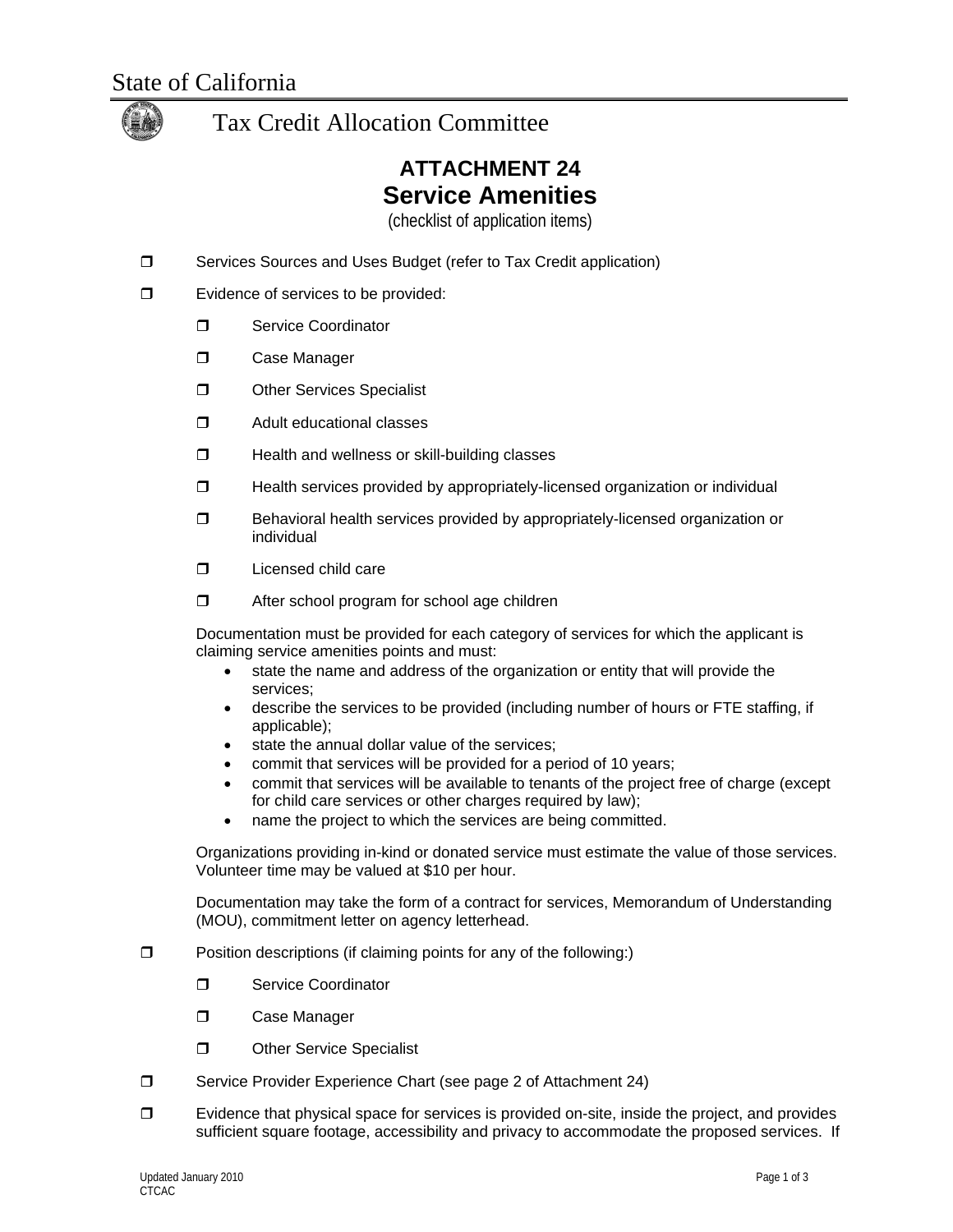services are located off-site, a scaled distance map evidencing the off site service is within  $\frac{1}{2}$ mile of the development.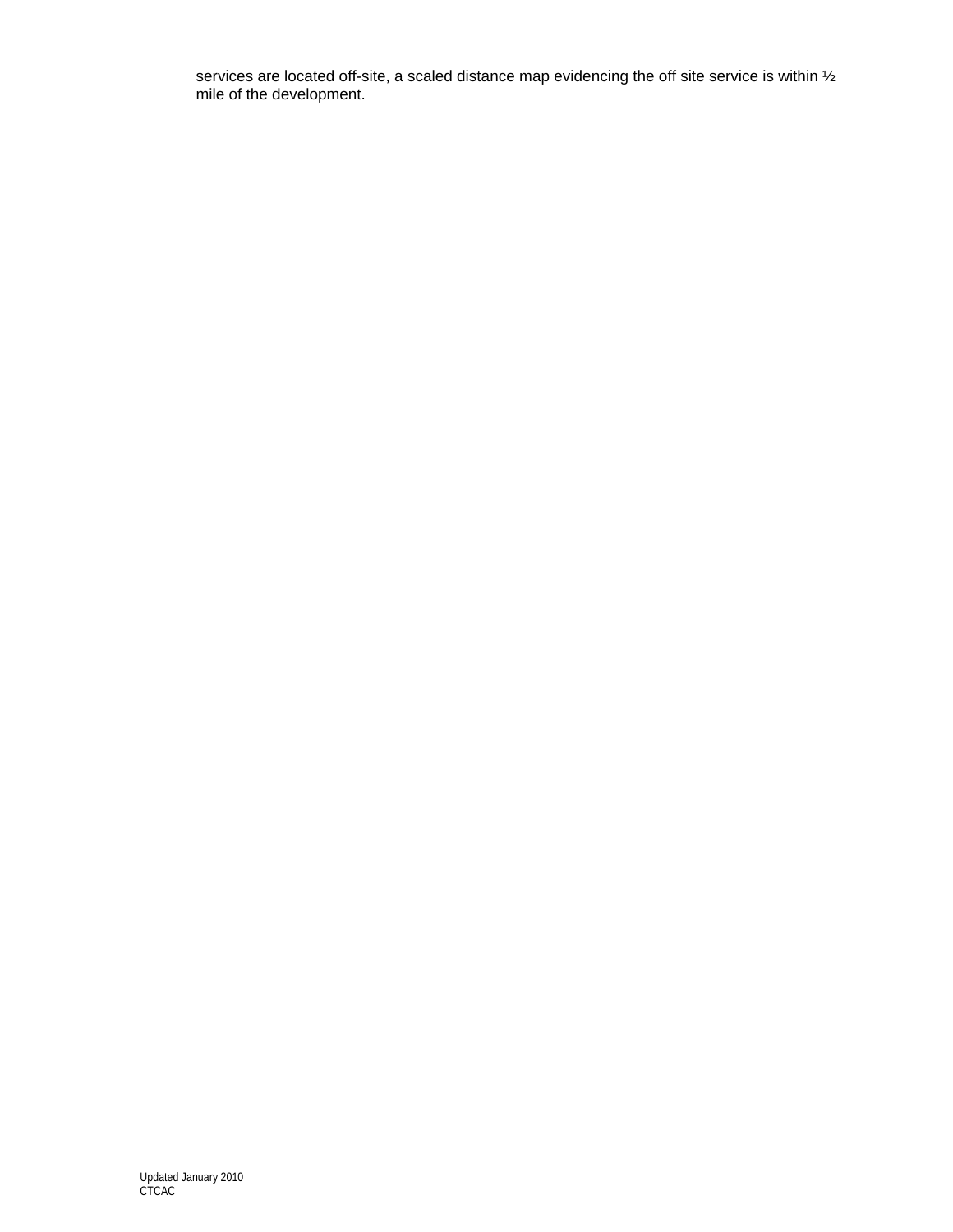## **ATTACHMENT 24 Service Provider Experience Chart**

Each service provider that will be providing services for which the applicant is claming service amenities points must have at least 24 months experience in the successful provision of services to at least one of the project's target populations. Please provide information on the experience of each service provider in the table below. **Fill out one row for each service provider**. Add additional lines as needed.

| Name and Address of Organization<br><b>Providing Services</b> |  | <b>Description of Services Organization</b><br><b>Has Provided</b><br>(To meet 24 month minimum) | Target<br>Population to<br><b>Whom Services</b><br><b>Were Provided</b> | Dates<br><b>Services</b><br>Were<br>Provided | Number of<br><b>Unduplicated Clients</b><br>Served In the Most<br><b>Recent Year Services</b><br><b>Were Provided</b> | Name, Title and Phone Number<br>of Person Who Can Provide a<br>Reference Regarding the<br>Services Provided (may not be<br>affiliated with service provider) |
|---------------------------------------------------------------|--|--------------------------------------------------------------------------------------------------|-------------------------------------------------------------------------|----------------------------------------------|-----------------------------------------------------------------------------------------------------------------------|--------------------------------------------------------------------------------------------------------------------------------------------------------------|
|                                                               |  |                                                                                                  |                                                                         |                                              |                                                                                                                       |                                                                                                                                                              |
| 2.                                                            |  |                                                                                                  |                                                                         |                                              |                                                                                                                       |                                                                                                                                                              |
| 3.                                                            |  |                                                                                                  |                                                                         |                                              |                                                                                                                       |                                                                                                                                                              |
| 4.                                                            |  |                                                                                                  |                                                                         |                                              |                                                                                                                       |                                                                                                                                                              |
| 5.                                                            |  |                                                                                                  |                                                                         |                                              |                                                                                                                       |                                                                                                                                                              |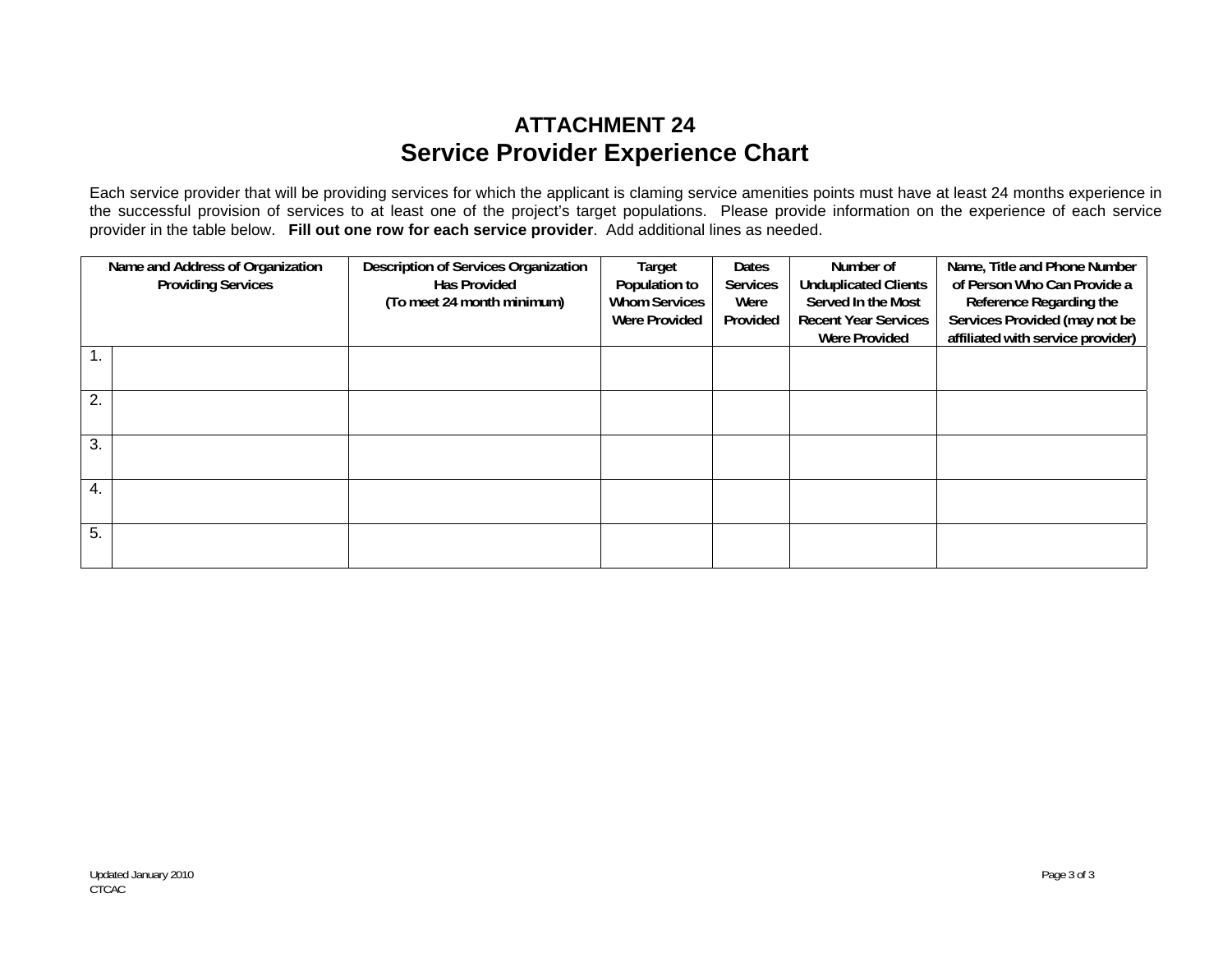

## **ATTACHMENT 25 Architect/Engineer Sustainable Building Method Certification**

#### **Project Name:**

- (i) A new construction or adaptive reuse project that exceeds Title 24 energy standards by at least 10%.
- (i)(a) For a rehabilitation project not subject to Title 24, that reduces energy use on a per square foot basis by 25% as calculated using a methodology approved by the California Energy Commission (CEC). Include a description of the CEC methodology used in the calculation.
- $\Box$  (ii) For rehabilitation projects not subject to Title 24 requirements, use of fluorescent light fixtures for at least 75% of light fixtures or comparable energy lighting for the project's total lighting (including community rooms and any common space) throughout the compliance period.
- (iii) Use of Energy Star rated ceiling fans in all bedrooms and living rooms; or use of a whole house fan; or use of an economizer cycle on mechanically cooled HVAC systems.
- $\Box$  (iv) Use of water-saving fixtures or flow restrictors in the kitchen (2gpm or less) and bathrooms (1.5 gpm or less).
- (v) Use of at least one High Efficiency Toilet (1.3 gpf) or dual-flush toilet per unit.
- (vi) Use of material for all cabinets, countertops and shelving that is free of added formaldehyde or fully sealed on all six sides by laminates and/or a low-VOC primer or sealant (150 g/l or less).
- (vii) Use of no-VOC interior paint (5 g/l or less).
- (viii) Use of CRI Green-label, low-VOC carpeting and pad and low-VOC adhesives (25 g/l or less).
- (ix) Use of bathroom fans in all bathrooms that exhaust to the outdoors and are equipped with a humidistat sensor or timer.
- (x) Use of formaldehyde-free insulation.
- (xi) Use of at least one of the following recycled materials at the designated levels: a) cast-in-place concrete (20% flyash); b) carpet (25%); c) road base, fill or landscape amendments (30%).
- $\Box$  (xii) Design the project to retain, infiltrate and/or treat on-site the first one-half inch of rainfall in a 24-hour period.
- $\Box$  (xiii) Include in the project specifications a Construction Indoor Air Quality Management plan that requires the following: a) protection of construction materials from water damage during construction; b) capping of ducts during construction; c) cleaning of ducts upon completion of construction; and d) for rehabilitation projects, implementation of a dust control plan that prevents particulates from migrating into occupied areas.
- $\Box$  (xiv) Project design incorporates the principles of Universal Design in at least half of the project's units by including: accessible routs of travel to the dwelling units with accessible 34" minimum clear-openingwidth entry and interior doors with lever hardware and 42" minimum width hallways; accessible full bathroom on primary floor with 30" x 60" clearance parallel to the entry to 60" wide accessible showers with grab bars, anti-scald valves and lever faucet/shower handles, and reinforcement applied to walls around toilet for future grab bar installations; accessible kitchen with 30" x 48" clearance parallel to and centered on front of all major fixtures and appliances.
- $\Box$  (xv) The proposed project will contain nonsmoking buildings or sections of buildings. Nonsmoking sections must consist of at least half the units within the building, and those units must be contiguous.
	- (xvi) The project proposes to use Historic Tax Credits.
	- (xvii) Develop and commit to certifying the project any one of the following programs: Leadership in Energy & Environmental Design (LEED for Homes); Green Communities; or the GreenPoint Rated Multifamily Guidelines.

#### **ARCHITECT/MECHANICAL ENGINEER CERTIFICATION**

**I/We, as the architectural firm contractually responsible for the design and supervision (if applicable) of the above referenced project, certify and guarantee, under penalty of perjury, that each of the individual items identified in the sustainable building methods section of this application will be incorporated into the design of the project to which this application applies.** 

ARCHITECT / ENGINEER FIRM NAME (PRINT) ARCHITECT / ENGINEER NAME (PRINT) STATE & LICENSE NUMBER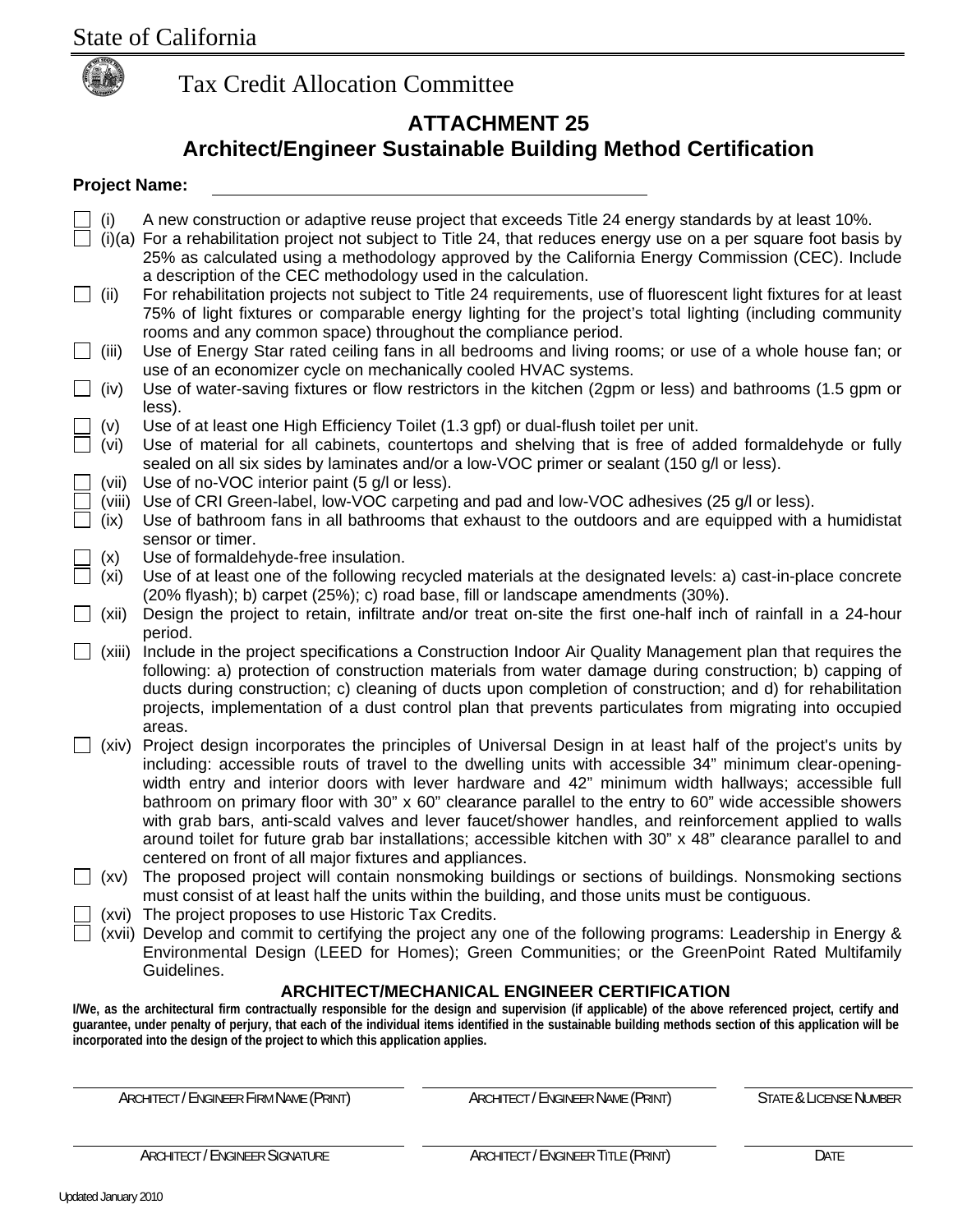## State of California

| <b>Tax Credit Allocation Committee</b> |  |
|----------------------------------------|--|
|----------------------------------------|--|

### **ATTACHMENT 26 Local Approvals**

| Project Name:        | Housing Type:    |
|----------------------|------------------|
| Site Address:        | City:            |
| County:              | Number Of Units: |
| Census Tract Number: | $APN(s)$ :       |

**Note: Multiple forms may be needed. Each local agency with individual responsibility for the items below must complete the particular item(s) under its jurisdiction.** 

This letter is to confirm that the following local approvals, except building permits, for this project are issued or are unnecessary and the expiration dates of all required appeal periods for each item are listed and have expired, or will expire no later than 30 days beyond the application deadline date.

| <b>Check All Required Items</b>                                                                                | Approval<br><b>Date</b> | *Appeal<br><b>Expiration</b><br><b>Date</b> | ×<br>if<br>N/A | If N/A, MUST provide a<br>detailed explanation** |
|----------------------------------------------------------------------------------------------------------------|-------------------------|---------------------------------------------|----------------|--------------------------------------------------|
| <b>CEQA</b>                                                                                                    |                         |                                             |                |                                                  |
| <b>NEPA</b>                                                                                                    |                         |                                             |                |                                                  |
| <b>Toxic Report</b>                                                                                            |                         |                                             |                |                                                  |
| Soils Report                                                                                                   |                         |                                             |                |                                                  |
| <b>Coastal Commission Approval</b>                                                                             |                         |                                             |                |                                                  |
| Article 34 of State Constitution                                                                               |                         |                                             |                |                                                  |
| Site Plan Review Completed                                                                                     |                         |                                             |                |                                                  |
| <b>Design Review Completed</b>                                                                                 |                         |                                             |                |                                                  |
| <b>Conditional Use Permit</b>                                                                                  |                         |                                             |                |                                                  |
| Variance Approval                                                                                              |                         |                                             |                |                                                  |
| <b>Other Requirements</b>                                                                                      |                         |                                             |                |                                                  |
| <b>Other Requirements</b>                                                                                      |                         |                                             |                |                                                  |
| *** detailed curlopedian peust ha pusuided for each of the obeys items that house heap shealced "NI/A". Dlease |                         |                                             |                |                                                  |

A detailed explanation must be provided for each of the above items that have been checked, "N/A." Please attach an extra sheet of paper if unable to fit entire explanation, as this is important for the review process.

**\*By checking this box, the applicant acknowledges responsibility to re-submit Attachment 26, Local Approvals form, due to the appeal period allowed to run up to 30 days beyond the application due date (April 26, 2010). The applicant is aware that in order to garner local approval readiness points, the applicant must provide proof/documentation that either no appeals were received, or that any appeals received during that time period were resolved within that 30-day period. The updated/re-submitted Attachment 26 and documentation must be provided within 7 days of the expiration of the 30-day appeal period (May 2, 2010).**

**I/We, as the local jurisdiction/agency, certify and guarantee, under penalty of perjury, that each of the above items identified have been met and all appeals have been exhausted or all time limits of those appeals have or will expire no later than 30 days beyond the application deadline date.** 

| PRINT AGENCY / JURISDICTION NAME | PHONE            |      |
|----------------------------------|------------------|------|
|                                  |                  |      |
| PRINT NAME                       | EMAIL            |      |
|                                  |                  |      |
| PRINT TITLE                      | <b>SIGNATURE</b> | DATE |